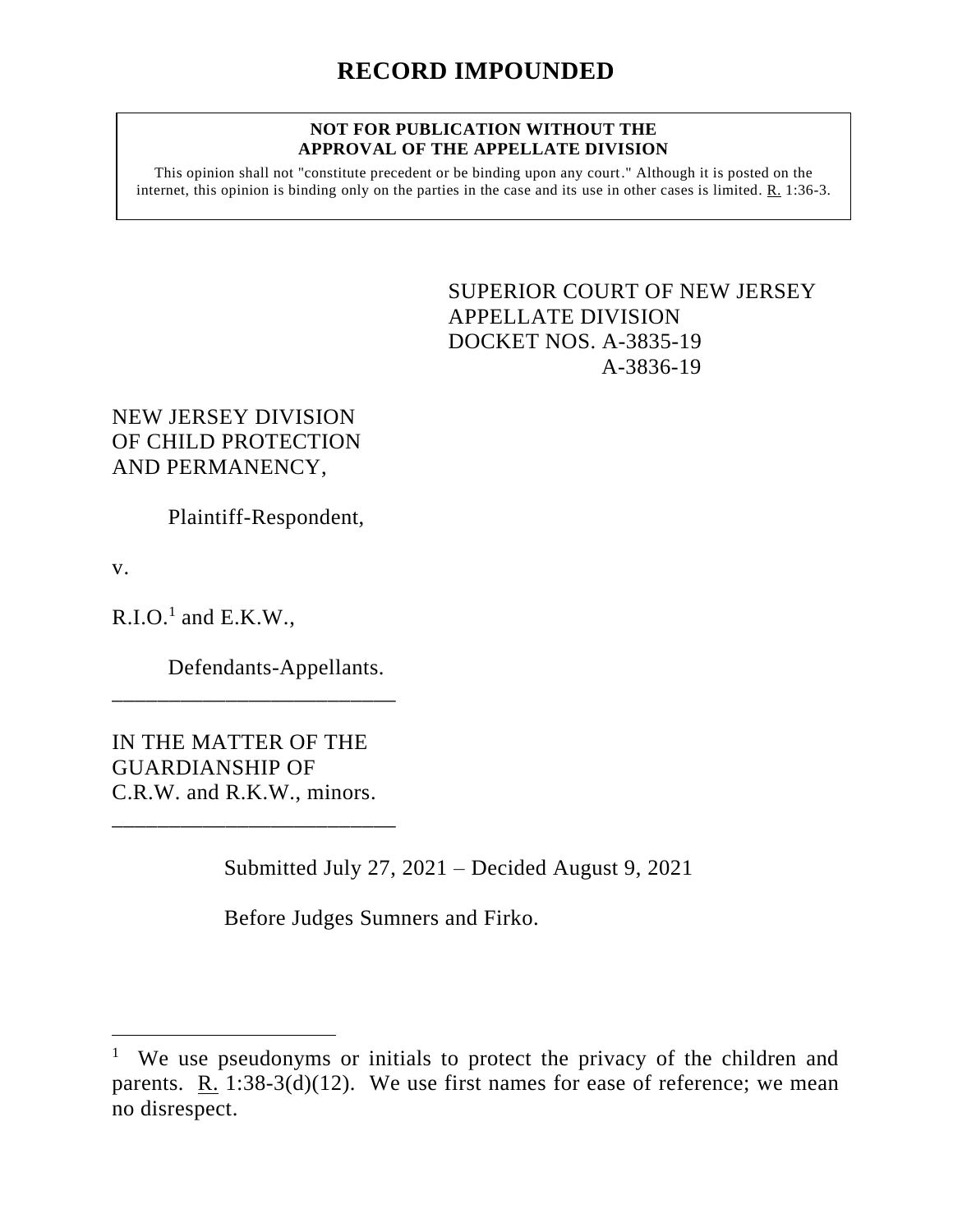On appeal from the Superior Court of New Jersey, Chancery Division, Family Part, Essex County, Docket No. FG-07-0092-19.

Joseph E. Krakora, Public Defender, attorney for appellant R.I.O. (Christine Olexa Saginor, Designated Counsel, on the briefs).

Joseph E. Krakora, Public Defender, attorney for appellant E.K.W. (Stephania Saienni-Albert, Designated Counsel, on the briefs).

Gurbir S. Grewal, Attorney General, attorney for respondent (Melissa H. Raksa, Assistant Attorney General, of counsel; Julie B. Colonna, Deputy Attorney General, on the brief).

Joseph E. Krakora, Public Defender, Law Guardian, attorney for minors (Meredith Alexis Pollock, Deputy Public Defender, of counsel; Nancy P. Fratz, Assistant Deputy Public Defender, of counsel and on the brief).

# PER CURIAM

Following a trial concluding on March 2, 2020, Judge Linda Lordi Cavanaugh rendered an oral opinion, a seventy-three-page written opinion, and entered a May 28, 2020 order terminating the parental rights of R.I.O. (Rachel) and E.K.W. (Evan) to their sons, C.R.W. (Caden), and R.K.W. (Ryan). Caden was born in October 2017, and Ryan was born in January 2019. For the same reasons that follow, we reject Rachel and Evan's contentions that the Division of Child Protection and Permanency (Division) failed to meet its statutory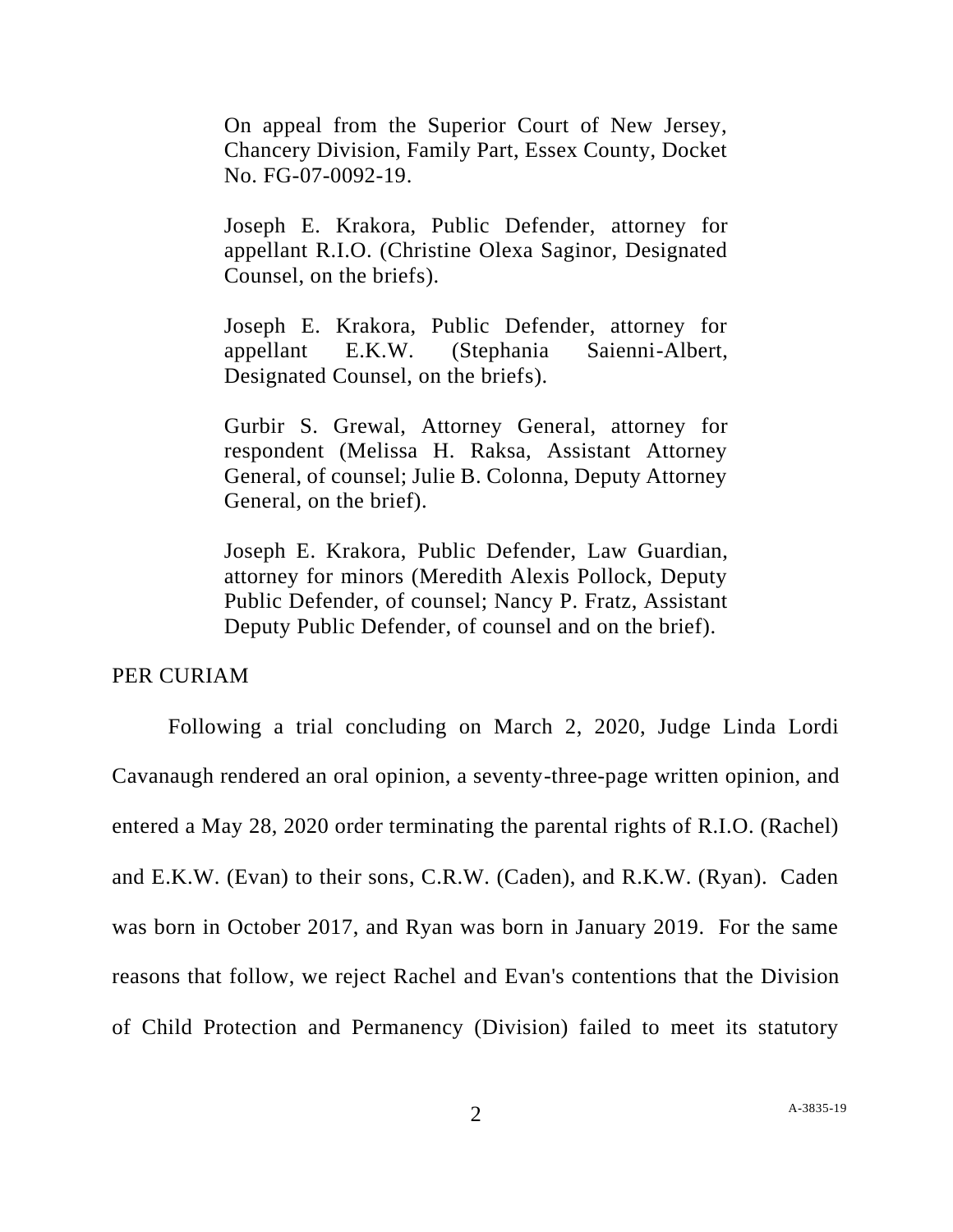burden under the four-prong best interests test, codified at N.J.S.A. 30:4C-15.1(a), by clear and convincing evidence. The Division and Law Guardian seek affirmance.

I.

Caden was born at University Hospital with special medical needs and required an extended hospitalization. On November 21, 2017, Caden was transferred to Newark Beth Israel Medical Center (NBIMC) for placement of a gastronomy tube (G-tube) in order to address feeding issues. The Division first became involved in Caden's life on December 6, 2017, when medical personnel at NBIMC made a referral because two days earlier, a hospital security guard witnessed Evan hitting Rachel during an argument about where Caden was going to live upon his discharge.

The Division learned of the parents' financial difficulties and lack of suitable housing. Rachel and Evan had to sell their cellular phones in order to purchase bus tickets to visit Caden at the hospital. The Division's interview with Rachel revealed her argument with Evan was about her intention to live at her aunt's home with Caden, and her aunt did not want Evan to visit Caden. Rachel denied any domestic violence in her relationship with Evan. Rachel also told the investigators she applied for welfare and was residing in a shelter despite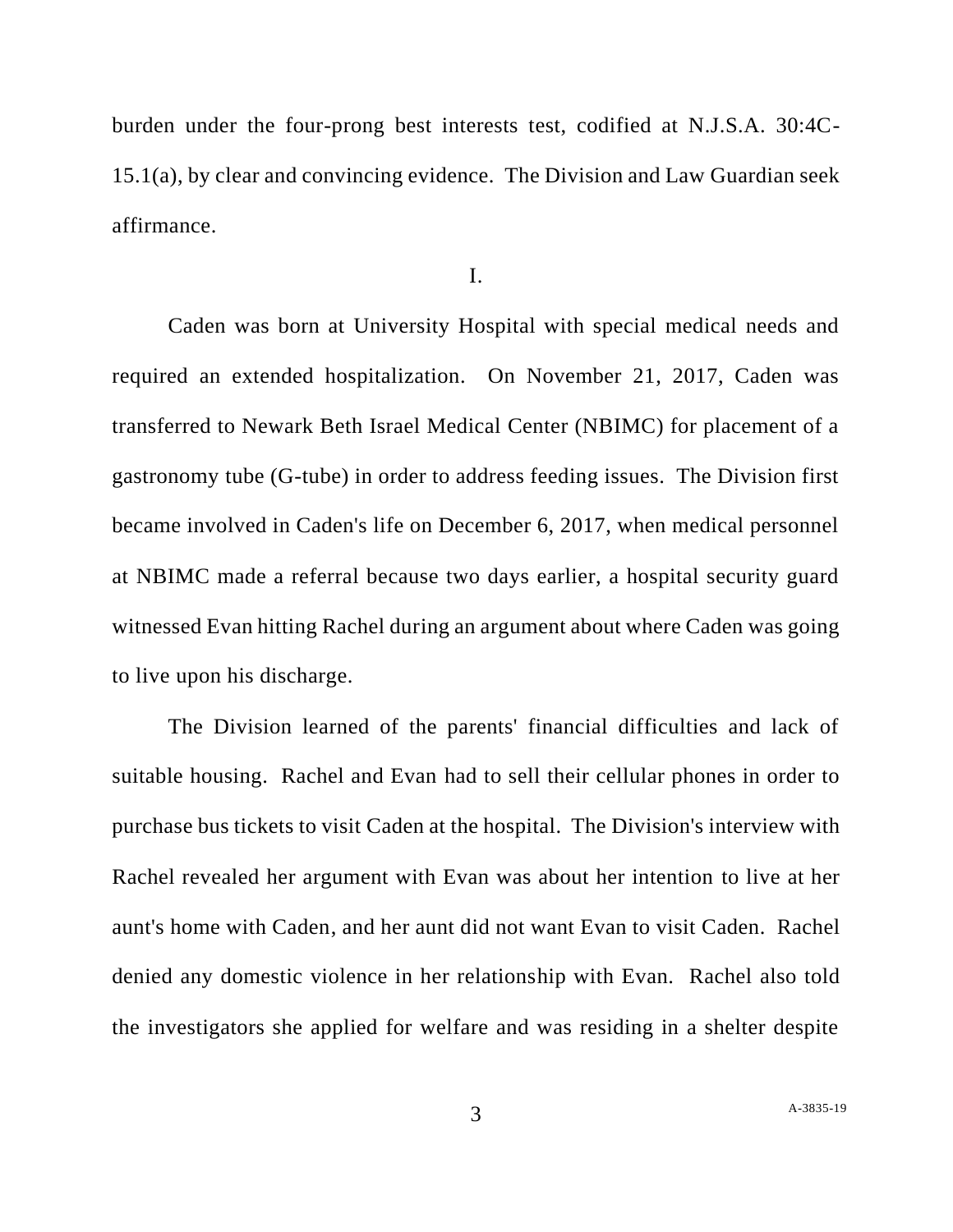available housing with her aunt in order to become eligible for temporary rental assistance (TRA).

Evan's interview revealed that he was unemployed but collected \$844 a month in social security disability benefits, which he used to cover housing costs for himself and Rachel. When questioned about the altercation at the hospital, Evan also denied domestic abuse. Neither parent visited Caden at the hospital the weekend following their interviews, and consequently, they missed training on how to care for his physical needs. A Division worker advised Rachel that a request for bus tickets would be made to facilitate her visits with Caden, provide additional training on how to feed him using the G-tube, and run errands, including welfare appointments.

In addition, Division workers visited Rachel at the shelter and reinforced the need for Rachel and her aunt to receive additional training on the proper use of Caden's G-tube prior to his discharge because he was going to reside with them. Rachel was also provided with paperwork, which would enable her to apply for temporary employment.

Evan visited Caden on December 16, 2017, and received an update on his condition. A social worker contacted Rachel two days later about evaluating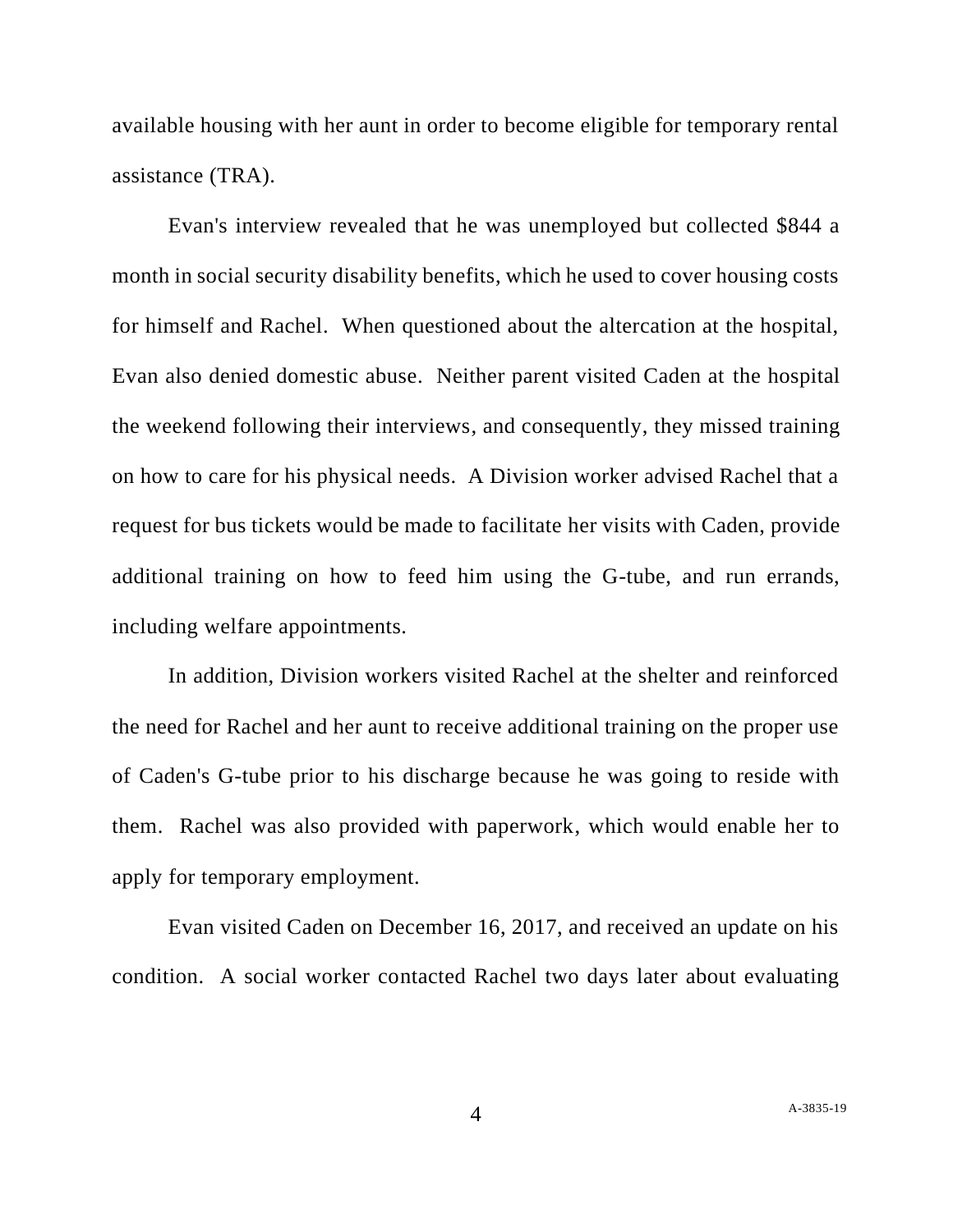Caden for admission to St. Clare's  $Hospital^2$  where he would receive twentyfour-hour care. Rachel objected to admitting Caden at St. Clare's.

On December 20, 2017, a hearing was held under the  $FN<sup>3</sup>$  docket, and the Family Part judge granted the Division care, custody, and supervision of Caden based on the Division's ongoing concerns about the parents' unstable housing and domestic violence. On December 26, 2017, Caden was transferred from NBIMC to St. Clare's with a diagnosis of "poor oral feeding, [G-]tube placement." Additionally, Caden was diagnosed with a milk allergy and severe eczema.

On January 5, 2018, both parents appeared at the court hearing represented by counsel. The judge granted the parents liberal, unsupervised visitation with Caden at St. Clare's and ordered them to participate in training on his G-tube feedings. The parents visited Caden but missed his January 11, 2018 medical appointment because they were looking for an apartment.

On February 1, 2018, Caden was transported to the NBIMC emergency department due to congestion. He remained hospitalized there for four days.

<sup>&</sup>lt;sup>2</sup> The briefs refer to St. Clare's at St. Clare's Hospital and St. Clare's Home for Children interchangeably. We refer to the hospital as St. Clare's.

<sup>3</sup> Docket number FN-07-0243-18.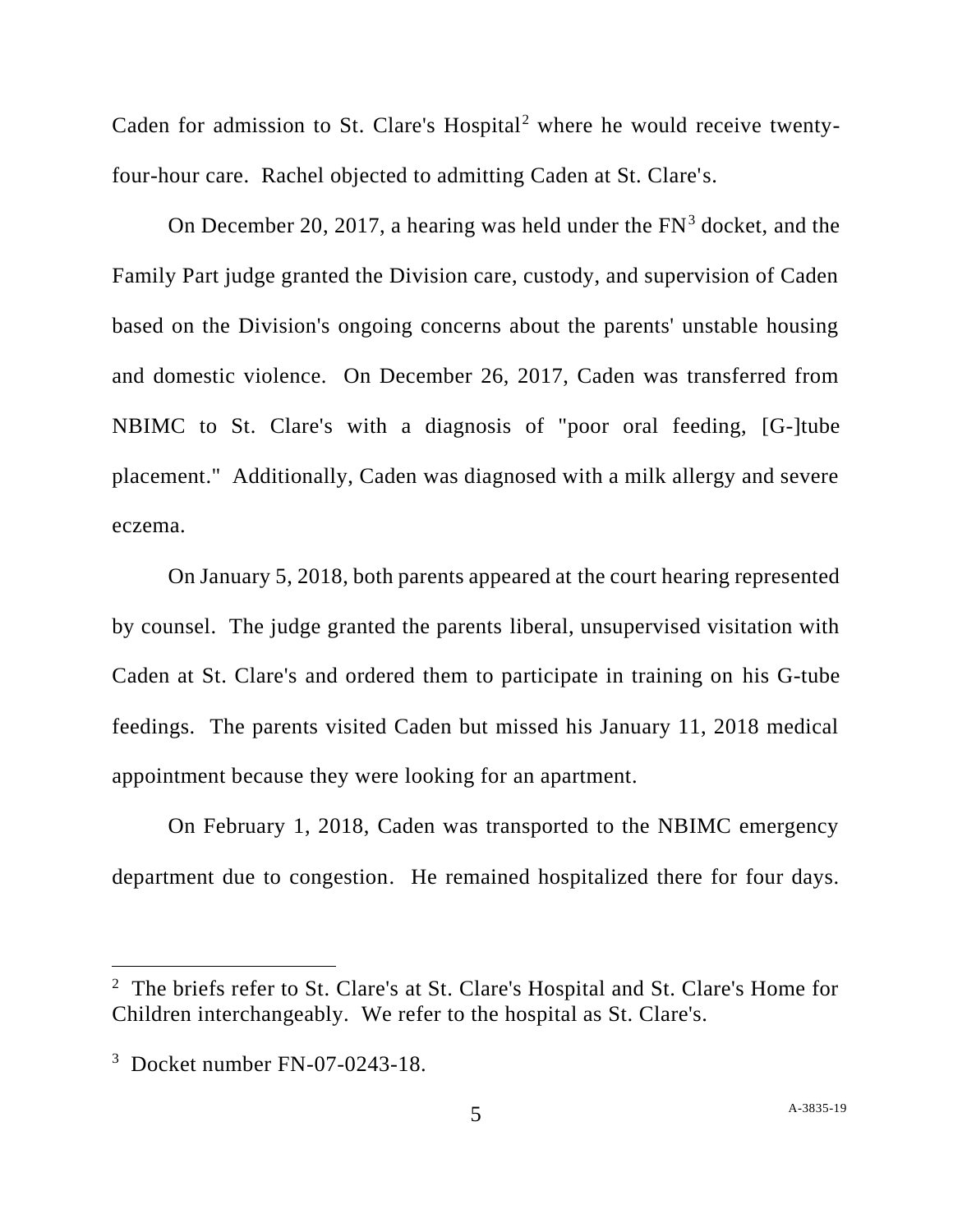Despite the Division's offer to transport the parents to the hospital to see Caden, they did not visit him during the month of February 2018, with the exception of two visits by Rachel. The parents moved out of the shelter and did not inform the Division as to their new address.

In the months that followed, the parents' visitation with Caden declined— Rachel only saw Caden once on March 19, 2018, and Evan did not visit him at all. Caden's maternal grandparents, R.F. and P.F., and his maternal aunt, M.F., commenced visiting Caden at St. Clare's because they were being assessed as potential resource parents. Prior to court-ordered psychological evaluations being performed, Evan threatened a caseworker in March 2018, stating, "I don't want my son with anyone, I'm going to take you out and do what I have to do, I'm going to take the Division and the mother out (referring to the maternal grandmother) and nobody is going to mess with my son." Both parents were referred to Wraparound Intensive Services for Families for parenting skills classes but failed to attend.

Rachel underwent a psychological evaluation with Denise M. Williams Johnson, Ph.D., who recommended that Rachel attend weekly individual counseling and substance abuse education, undergo random drug screens, consult with a domestic violence liaison, and receive additional G-tube training.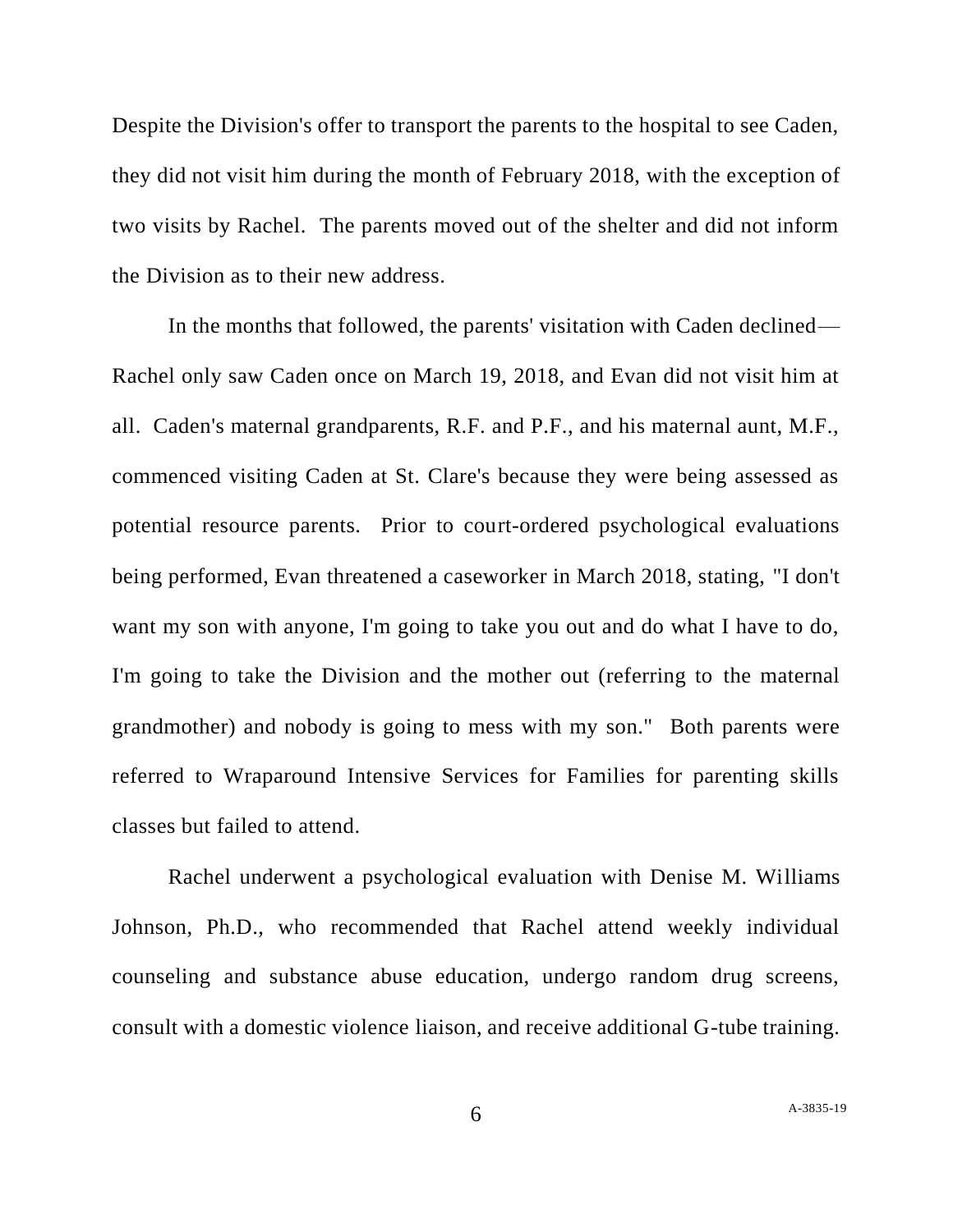Evan refused to attend a psychological evaluation. Instead, Dr. Williams reviewed Division records regarding Evan and noted he had been diagnosed with depression and a learning disability<sup>4</sup> and was non-compliant with his psychiatric medication. Rachel attended the substance abuse assessment but failed to comply with treatment or domestic violence counseling.

Both parents failed to appear at the June 8, 2018 summary hearing. The maternal grandparents, R.F. and P.F., continued to visit Caden and receive the requisite training for his medical needs. The Division submitted an interstate assessment of R.F., who resides in Pennsylvania. Rachel and Evan continued to be unemployed and share a room in a boarding house. Their visits with Caden continued to be sporadic. Caden continued to improve in terms of growth, speech, and feeding therapies, but had not achieved appropriate developmental milestones, such as walking and talking, after his first birthday.

On November 1, 2018, R.F. and P.F. were approved as a resource placement for Caden through the Interstate Compact for the Placement of Children (ICPC). R.F. offered to bring Caden to New Jersey for visitation purposes, but Rachel and Evan were nonresponsive to attempts made by the

<sup>&</sup>lt;sup>4</sup> The record only reflects that a Division case note states Evan was diagnosed with autism and has a history of mental illness.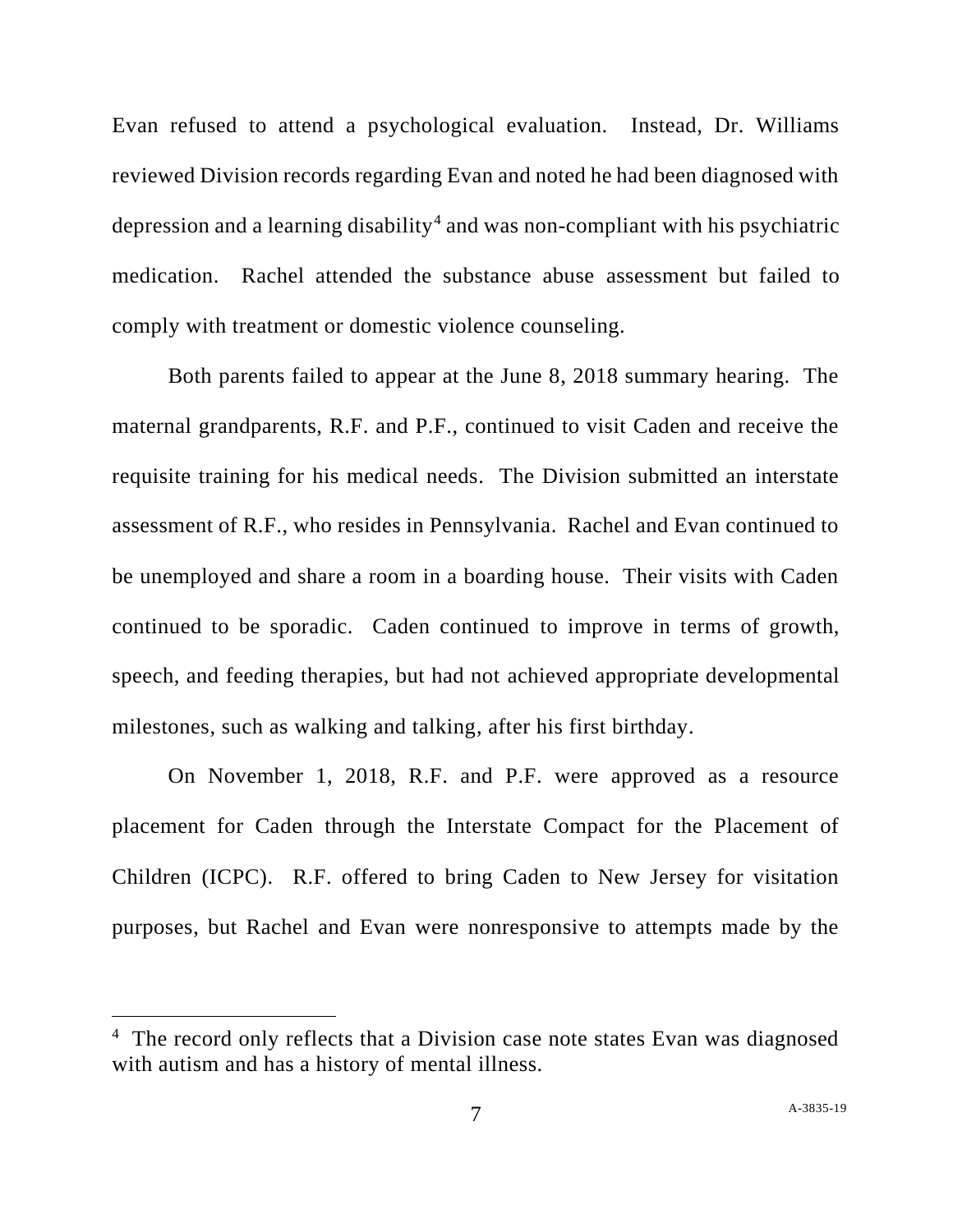Division to arrange a visitation schedule. Rachel and Evan did not attend the December 19, 2018 permanency hearing. The judge approved the Division's proposed permanency plan for Caden, which included termination of Rachel's and Evan's parental rights followed by adoption by R.F.

In January 2019, Rachel gave birth to Ryan, who was born without medical complications. Hospital staff notified the Division upon Ryan's birth because Rachel had been placed on an "alert list." Evan was ordered to undergo a paternity test because Rachel did not list him as Ryan's father on the birth certificate.<sup>5</sup> After Rachel misrepresented her living arrangements to the Division, Ryan was removed from Rachel's care.<sup>6</sup> At the time of Ryan's birth, both parents were unemployed and noncompliant with Division services. On January 8, 2019, the judge held a hearing on an order to show cause with respect to the care, custody, and supervision of Ryan. Neither Rachel nor Evan attended the hearing. The judge granted the Division care, custody, and supervision of

<sup>&</sup>lt;sup>5</sup> Evan's paternity of Ryan was not confirmed until October 2019 because Evan missed three scheduled testing appointments.

 $6$  The record refers to the removal as an "emergency removal." A  $\overline{\text{Dodd}}$  removal is an emergent removal of a minor without a court order pursuant to N.J.S.A. 9:6-8.21 to -8.82, known as the Dodd Act. N.J. Div. of Youth & Family Servs. v. P.W.R., 205 N.J. 17, 26 n.11 (2011).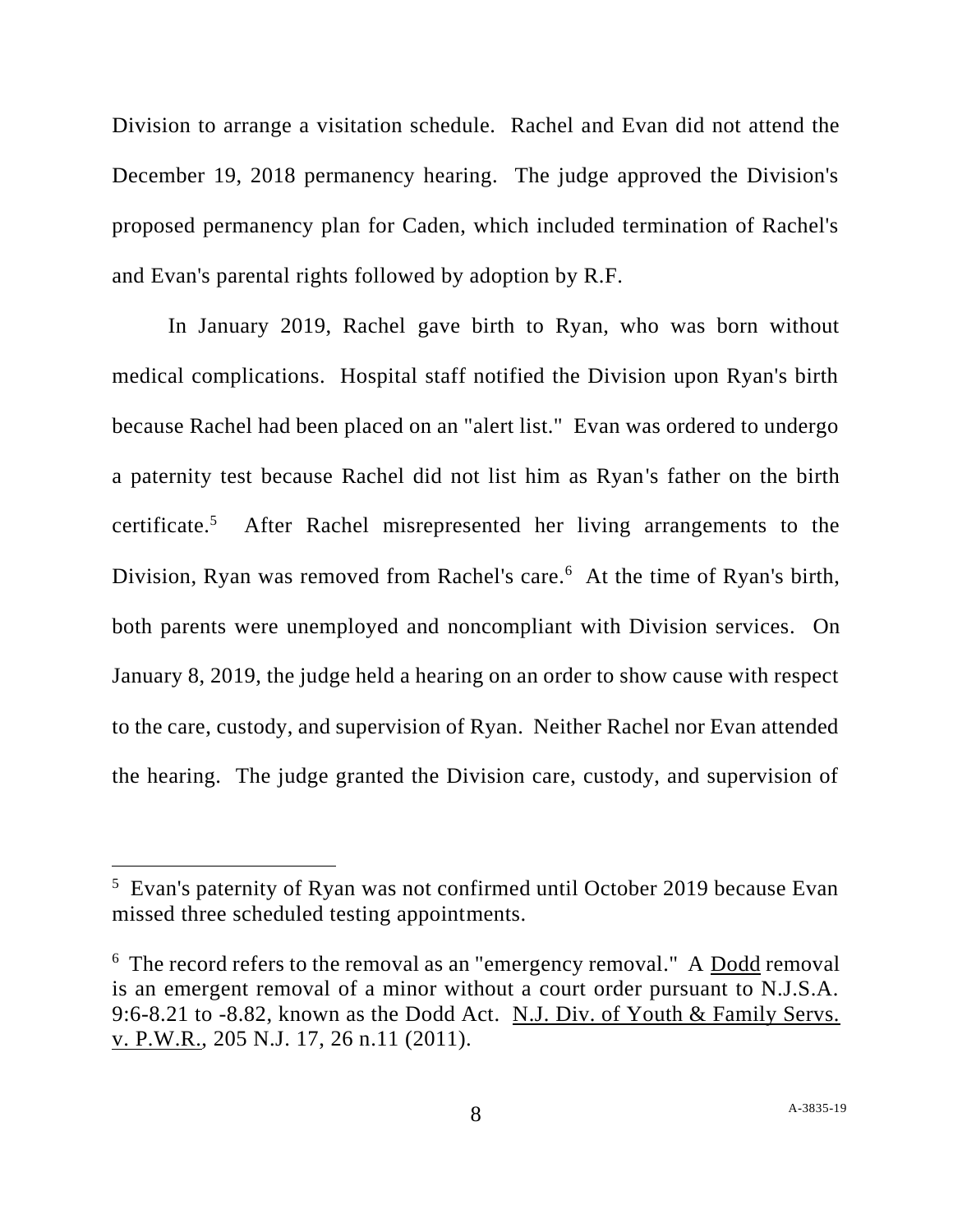Ryan and instructed the Division to place him in a non-relative resource home in Newark, rather than with R.F. in Pennsylvania, in order to facilitate visitation for Rachel and Evan.

By way of a letter dated January 23, 2019, the Division advised Rachel and Evan that Caden's permanency goal was changed from reunification to adoption, but the parents could work toward reunification with Ryan. On January 30, 2019, the Division filed a verified complaint for guardianship of Caden. Rachel and Evan failed to visit Ryan during the month of January. Consequently, on February 8, 2019, the judge ordered Ryan be placed at R.F.'s home, along with Caden. The parents failed to maintain contact with the Division and their children throughout the month of February.

The judge conducted monthly case management review hearings relative to Caden's guardianship matter between March 2019 and January 2020. On May 3, 2019, Rachel and Evan failed to appear for Ryan's permanency hearing, and the judge granted the Division's application to amend the guardianship complaint to include Ryan. In addition, the judge approved the Division's plan to terminate Rachel and Evan's parenting rights to both children followed by adoption by R.F. and P.F., who expressed their willingness to adopt.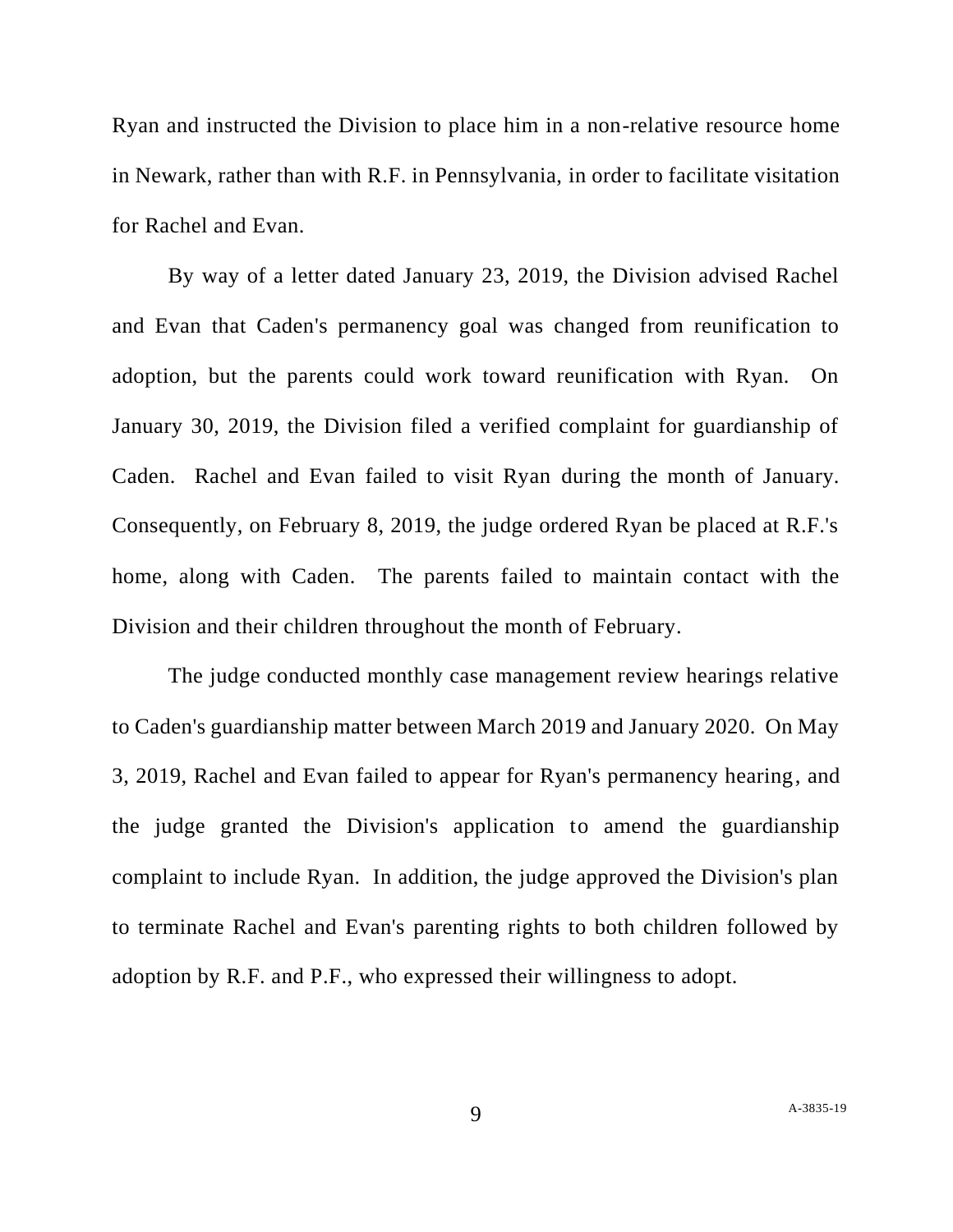After failing to visit their children in May and June 2019, the Division arranged for supervised visitation between the parents and the children commencing July 7, 2019, and every Sunday thereafter. Visitation by Rachel and Evan was sporadic. In August 2019, both parents underwent substance abuse assessments. Rachel tested positive for marijuana, was referred to drug treatment, and was ultimately discharged from the program due to noncompliance. Evan also tested positive for marijuana and benzodiazepines. He was referred to treatment but did not attend.

The parents appeared for the September 2019 case management conference. They also attended a supervised visit with their children on September 27, 2019, in Pennsylvania. Mark Singer, Ed.D. performed individual psychological evaluations and bonding evaluations—one between the children and the parents and one between the children and the grandparents.

In his November 25, 2019 report, Dr. Singer concluded as to Evan:

Overall, [Evan], based upon the data, is an impulsive individual who is likely to continue to use substances and to have difficulty creating and maintaining appropriate stability in his own life, never mind in the lives of the [two] children with whom he has never resided and with whom he has not had consistent contact with.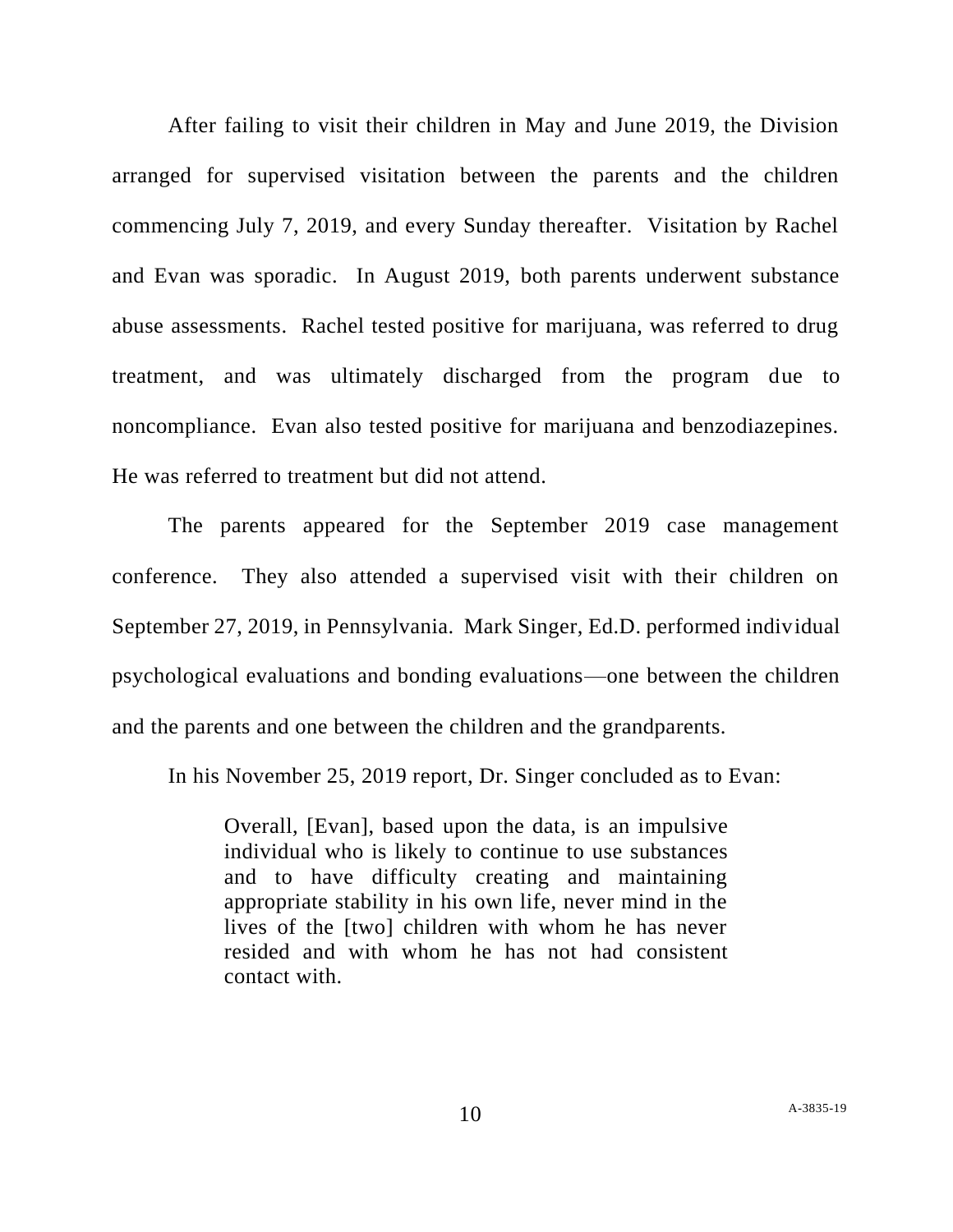Dr. Singer's findings with respect to Rachel stated, "[Rachel], much like [Evan], is likely to continue to struggle with substance use issues (although minimizing these issues), residential stability, [and] is likely to have difficulty complying with limits placed on her behavior . . . ." On the issue of stable housing, Dr. Singer opined: "Despite significant time, the data suggest that both [Rachel] and [Evan], either individually or collectively, will likely continue to struggle with residential instability." Overall, Dr. Singer found the data did not suggest Rachel and Evan were "viable parenting options for these children" and were "not likely [to] become viable parenting options in the foreseeable future."

The Division began providing transportation for Rachel and Evan to visit their children in Pennsylvania. On November 20, 2019, Division personnel were transporting Rachel and Evan back from a visit when the couple began arguing in the back of the worker's car, prompting the worker to pull over. Evan was apparently agitated by Rachel's request to be dropped off in downtown Newark and pulled on Rachel's clothes, threw her cellular phone out of the window, jumped on top of Rachel, and began biting Rachel's face while Rachel screamed. The worker sought police intervention which caused Evan to flee. Then, the worker transported Rachel to a Division office, and Rachel was placed in a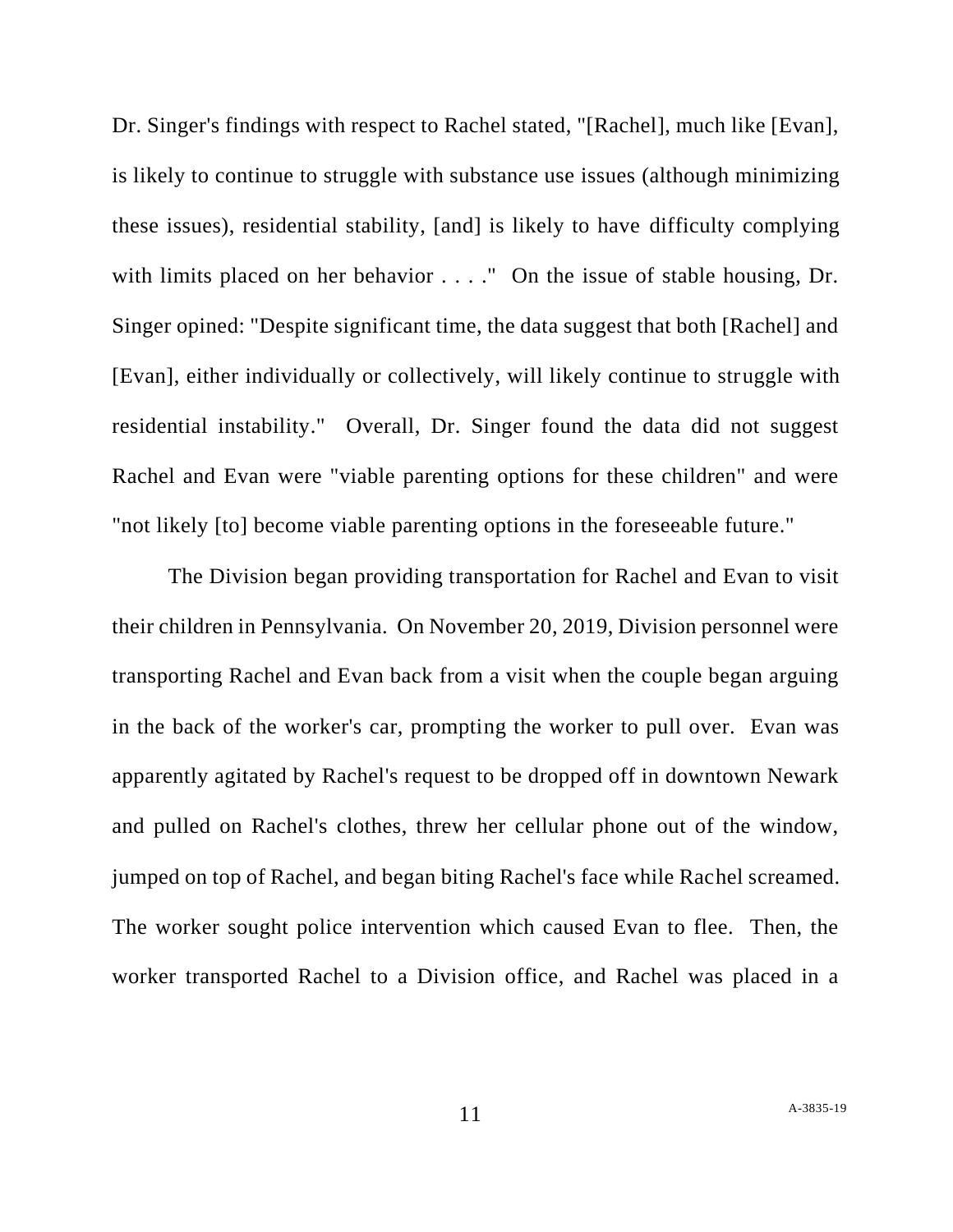safehouse. Following this incident, the trial court suspended Evan's visitation rights from November 2019 to January 2020.

On December 19, 2019, Rachel successfully completed the parenting skills program. The next day, December 20, 2019, was Rachel's last day at the safehouse. Rachel was not eligible for an extension because she had two unauthorized overnight absences, missed two counseling sessions, and did not participate in services.

At the March 2, 2020 trial, the Division presented two witnesses, Dr. Singer, and N.T.E., a Division worker assigned to the adoption unit. The Law Guardian supported the Division's application to terminate both Rachel and Evan's parental rights. Neither the Law Guardian nor the parents presented any witnesses, and Evan did not appear for trial.

Dr. Singer testified that Evan minimized his shortcomings by denying his substance abuse issues and any incidents of domestic violence. Additionally, Evan blamed his lack of visitation on the Division, claiming it was the Division's responsibility to transport him to the visits. Evan acknowledged his inability to provide stable housing for the children, a significant factor in light of Caden's ongoing medical needs.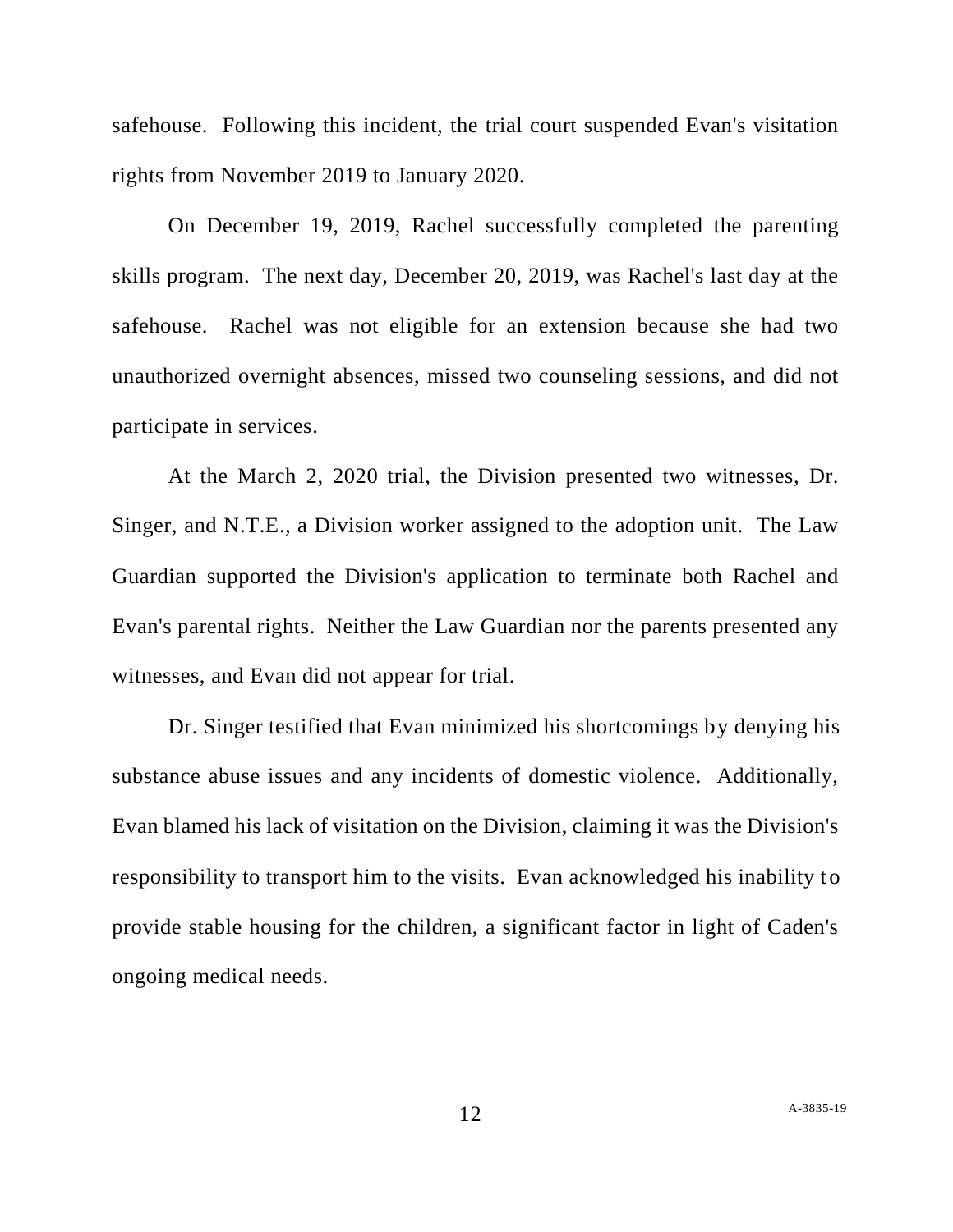As to Rachel, Dr. Singer opined her prognosis to change was poor. In addition to her lack of housing, Dr. Singer found Rachel's inability to complete a substance abuse program to be troubling. He explained that Rachel's longest period of sobriety lasted eight months, and sustainable remission with a decreased risk of relapse does not occur until twelve months. And, Rachel continued to use illicit substances despite ongoing litigation and referrals for treatment.

Finally, Dr. Singer described the bonding evaluations. Dr. Singer testified that the children were comfortable with Rachel and Evan but did not view them as attachment figures. There was minimal verbal and physical interaction between the children and their parents, and when leaving the room, the parents did not kiss their children goodbye.

On the other hand, Dr. Singer described the bonding evaluation between Caden and Ryan and R.F. and P.F. as a "very free-flowing session." The children were both spontaneously verbal and responsive. Caden also felt free to explore the room in order to gather toys and play with his grandparents. Dr. Singer opined that the children viewed R.F. and P.F. as their psychological parents because the grandparents have been the "only consistent, healthy, accessible caregivers" in the boys' lives. Moreover, the children would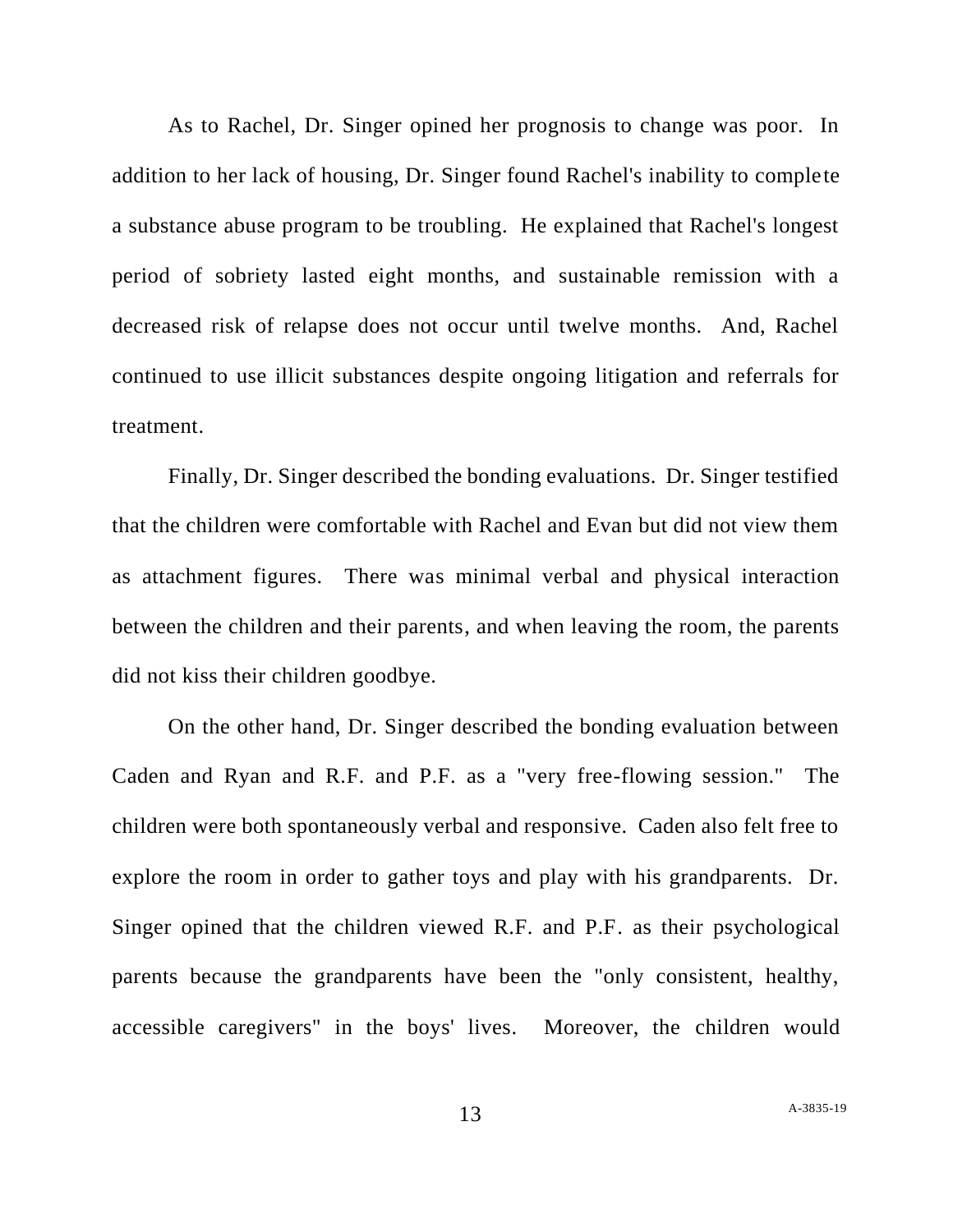experience a negative reaction to separation from their grandparents which Rachel and Evan would not be able to mitigate. Based upon these evaluations, Dr. Singer supported the plan of termination of parental rights followed by adoption by R.F. and P.F.

N.T.E., the Division caseworker, also testified that Rachel and Evan did not provide proof of stable housing, and Rachel failed to provide recent pay stubs. In sum, because the proofs were lacking, the Division concluded the parents failed to remediate the issues of stable housing and employment, which led the Division to seek a resource placement for the children.

The judge determined the Division proved all four prongs of N.J.S.A. 30:4C-15.1(a) by clear and convincing evidence, terminated the parental rights of Rachel and Evan, awarded the Division guardianship of Caden and Ryan, and directed it file its complaint for adoption. This appeal followed.

### II.

In reviewing a decision by a trial court to terminate parental rights, we give "deference to family court[s'] fact[-]finding" because of "the family courts' special jurisdiction and expertise in family matters." Cesare v. Cesare, 154 N.J. 394, 413 (1998). The judge's findings of fact are not disturbed unless they are "so manifestly unsupported by or inconsistent with the competent, relevant and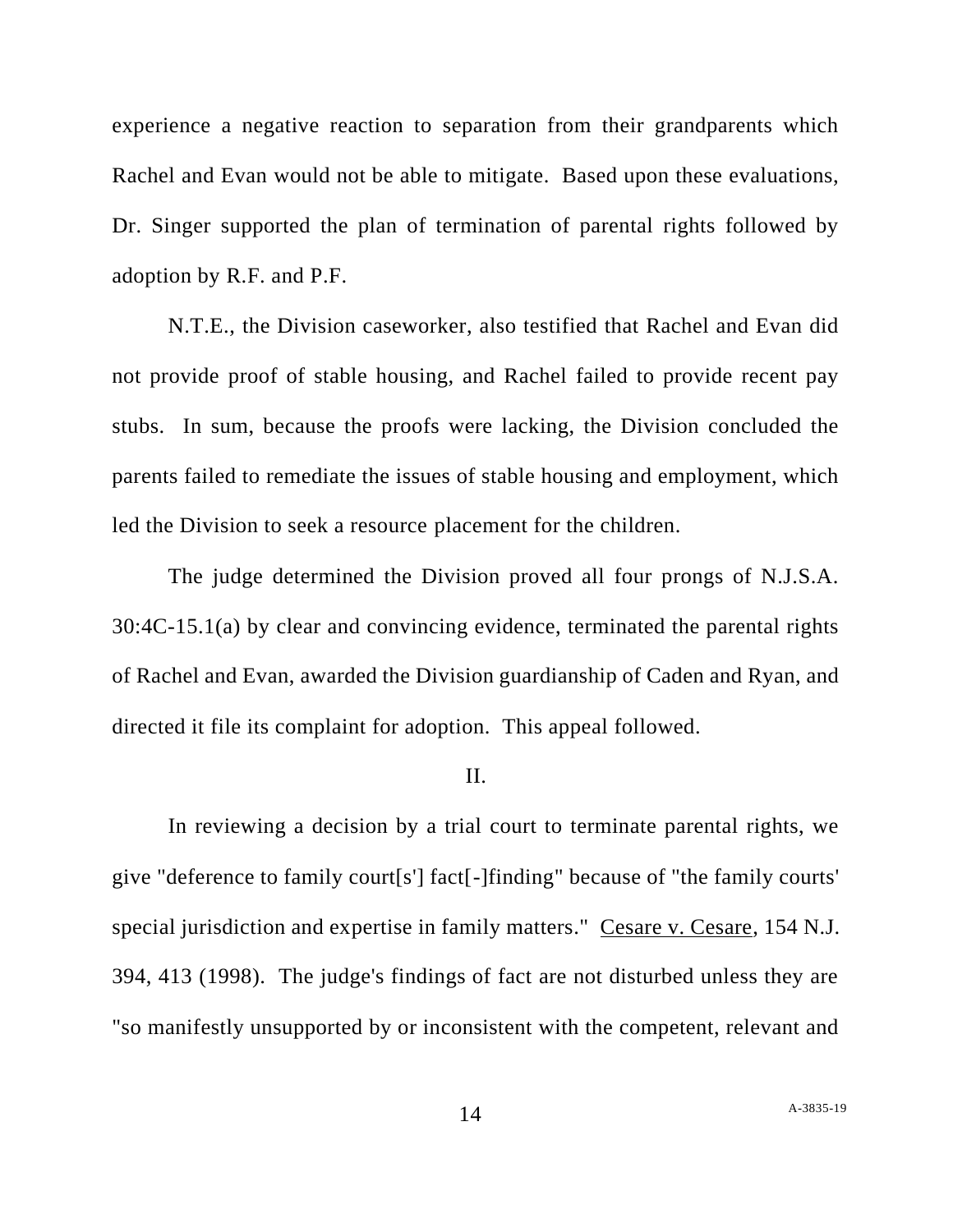reasonably credible evidence as to offend the interests of justice." Id. at 412 (quoting Rova Farms Resort, Inc. v. Invs. Ins. Co., 65 N.J. 474, 484 (1974)). "[T]he conclusions that logically flow from those findings of fact are, likewise, entitled to deferential consideration upon appellate review." N.J. Div. of Youth & Fam. Servs. v. R.L., 388 N.J. Super. 81, 89 (App. Div. 2006).

Here, the judge carefully reviewed the evidence presented, and thereafter concluded the Division had met, by clear and convincing evidence, all the legal requirements for a judgment of guardianship. Her oral opinion tracks the statutory requirements of N.J.S.A. 30:4C-15.1(a), accords with In re Guardianship of K.H.O., 161 N.J. 337 (1999), In re Guardianship of D.M.H. 161 N.J. 365 (1999), N.J. Division of Youth & Family Services. v. F.M., 211 N.J. 420 (2012), and is supported by substantial credible evidence in the record. We therefore affirm substantially for the reasons the judge expressed in her comprehensive and well-reasoned opinions. We add the following remarks as to each prong.

### A. Prongs One and Two

As to prong one, the Division must prove that "[t]he child's safety, health, or development has been or will continue to be endangered by the parental relationship." N.J.S.A. 30:4C-15.1(a)(1). "[T]he relevant inquiry focuses on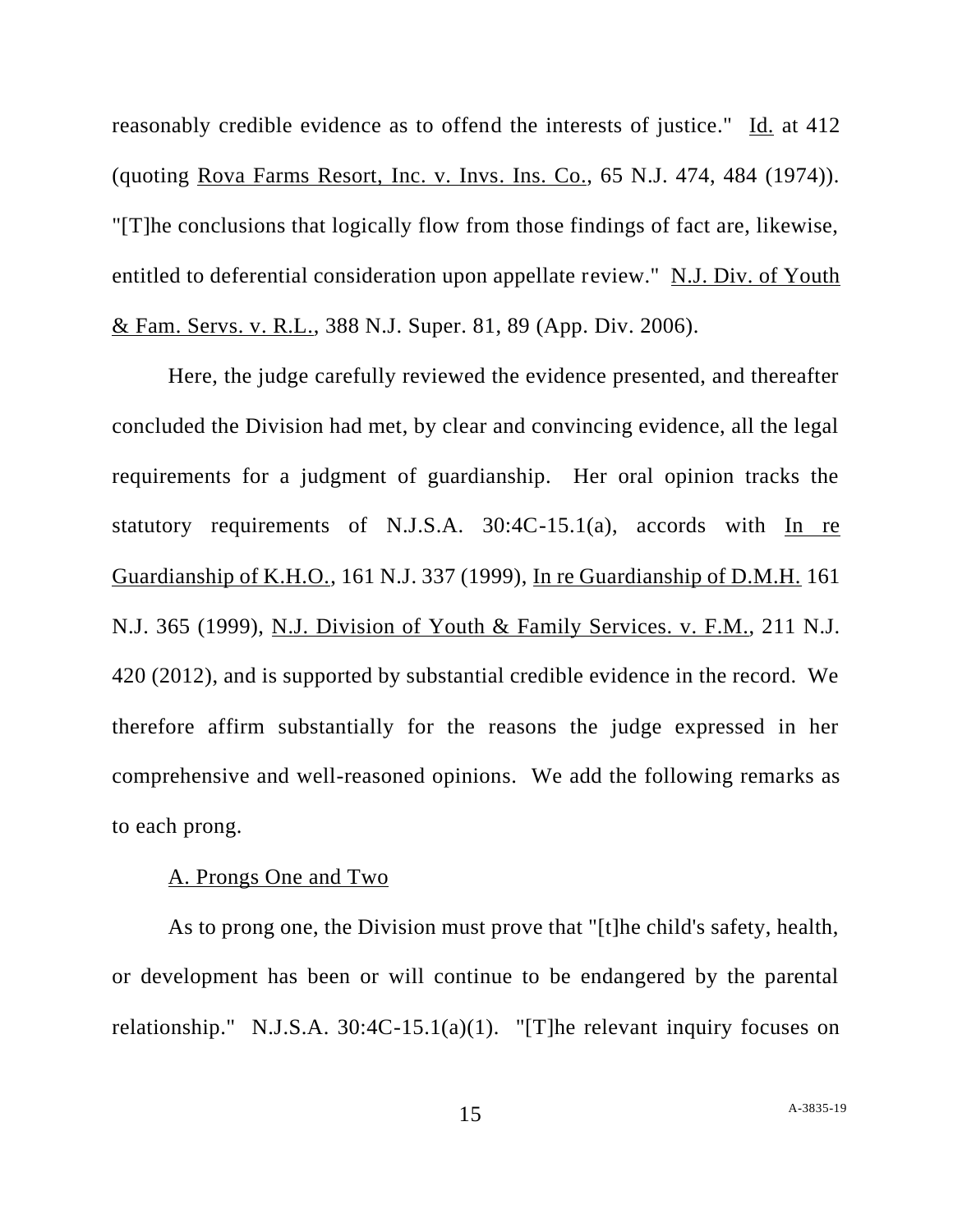the cumulative effect, over time, of harms arising from the home life provided by the parent." N.J. Div. of Youth & Fam. Servs. v. M.M., 189 N.J. 261, 289 (2007).

"Serious and lasting emotional or psychological harm to children as the result of the action or inaction of their biological parents can constitute injury sufficient to authorize the termination of parental rights." In re Guardianship of K.L.F., 129 N.J. 32, 44 (1992) (citing In re Guardianship of J.C., 129 N.J. 1, 18 (1992)). As a result, "courts must consider the potential psychological damage that may result from reunification[,] as the 'potential return of a child to a parent may be so injurious that it would bar such an alternative.'" N.J. Div. of Youth & Fam. Servs. v. L.J.D., 428 N.J. Super. 451, 480-81 (App. Div. 2012) (quoting N.J. Div. of Youth & Fam. Servs. v. A.W., 103 N.J. 591, 605 (1986)).

"The absence of physical abuse or neglect is not conclusive." A.W., 103 N.J. at 605 (quoting In re Guardianship of R., 155 N.J. Super. 186, 194 (App. Div. 1977)). "A parent's withdrawal of ... solicitude, nurture, and care for an extended period of time is in itself a harm that endangers the health and development of the child." D.M.H., 161 N.J. at 379. "Courts need not wait to act until a child is actually irreparably impaired by parental inattention or neglect." Id. at 383 (citation omitted).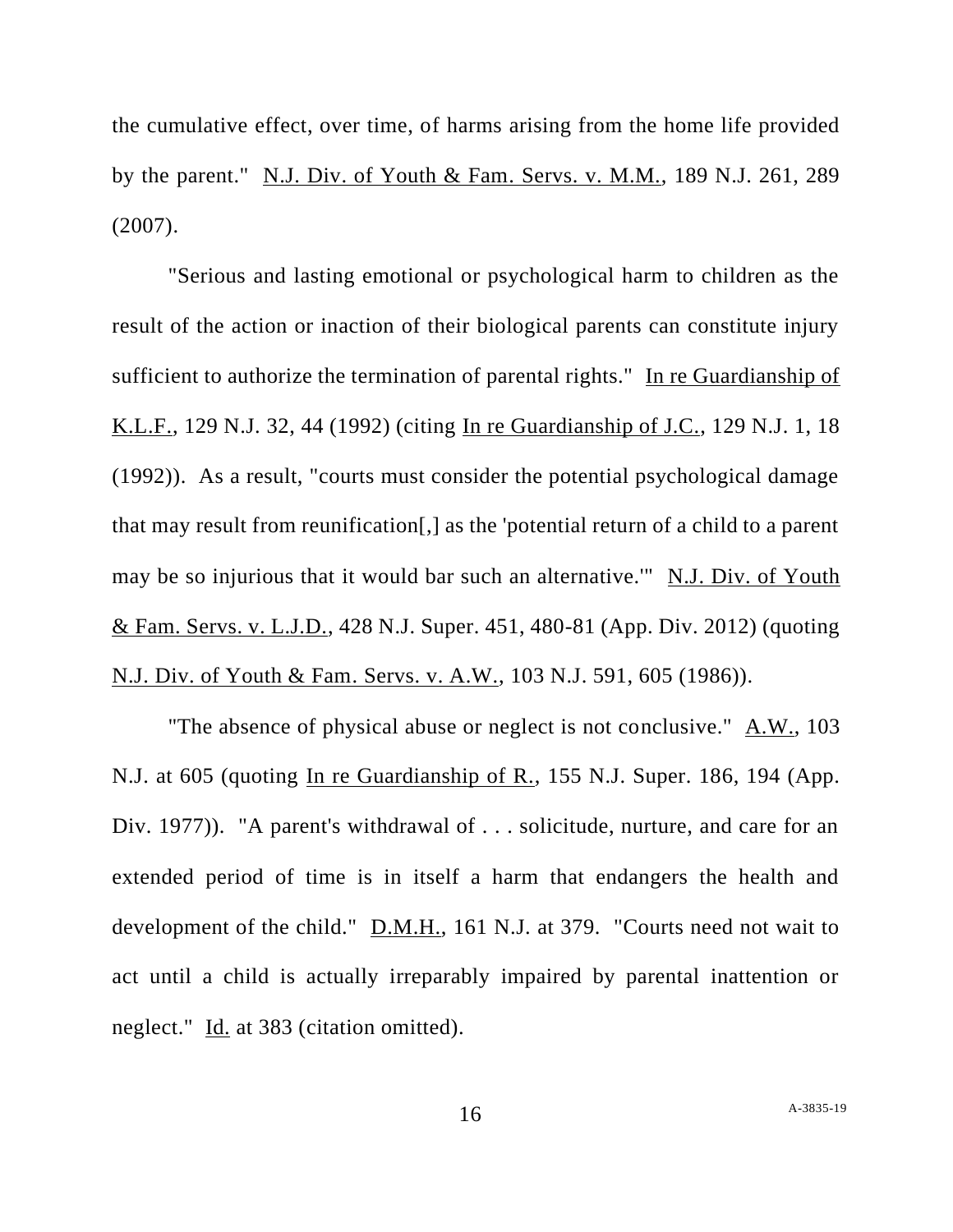As to prong two, the Division must prove that "[t]he parent is unwilling or unable to eliminate the harm facing the child[ren] or is unable or unwilling to provide a safe and stable home . . . and the delay of permanent placement will add to the harm." N.J.S.A. 30 4C-15.1(a)(2). Harm may include evidence that separating the children from their resource parents "would cause serious and enduring emotional or psychological harm." Ibid.

The Division can establish the second prong by proving that a "child will suffer substantially from a lack of stability and a permanent placement[,] and from the disruption of" a bond with the resource parents. K.H.O., 161 N.J. at 363. Because they are related, evidence supporting the first prong may also support the second prong "as part of the comprehensive basis for determining the best interests of the child." D.M.H., 161 N.J. at 379.

Here, based on the judge's credibility findings of the Division's witnesses—Dr. Singer and N.T.E.—there is clear and convincing evidence to support the judge's finding that a continued parental relationship with Rachel and Evan would harm Caden and Ryan because of the parents' problematic behaviors and their instability. Moreover, despite numerous opportunities to do so, Rachel and Evan had not remedied the circumstances leading to the placement of their first child, Caden, in 2017.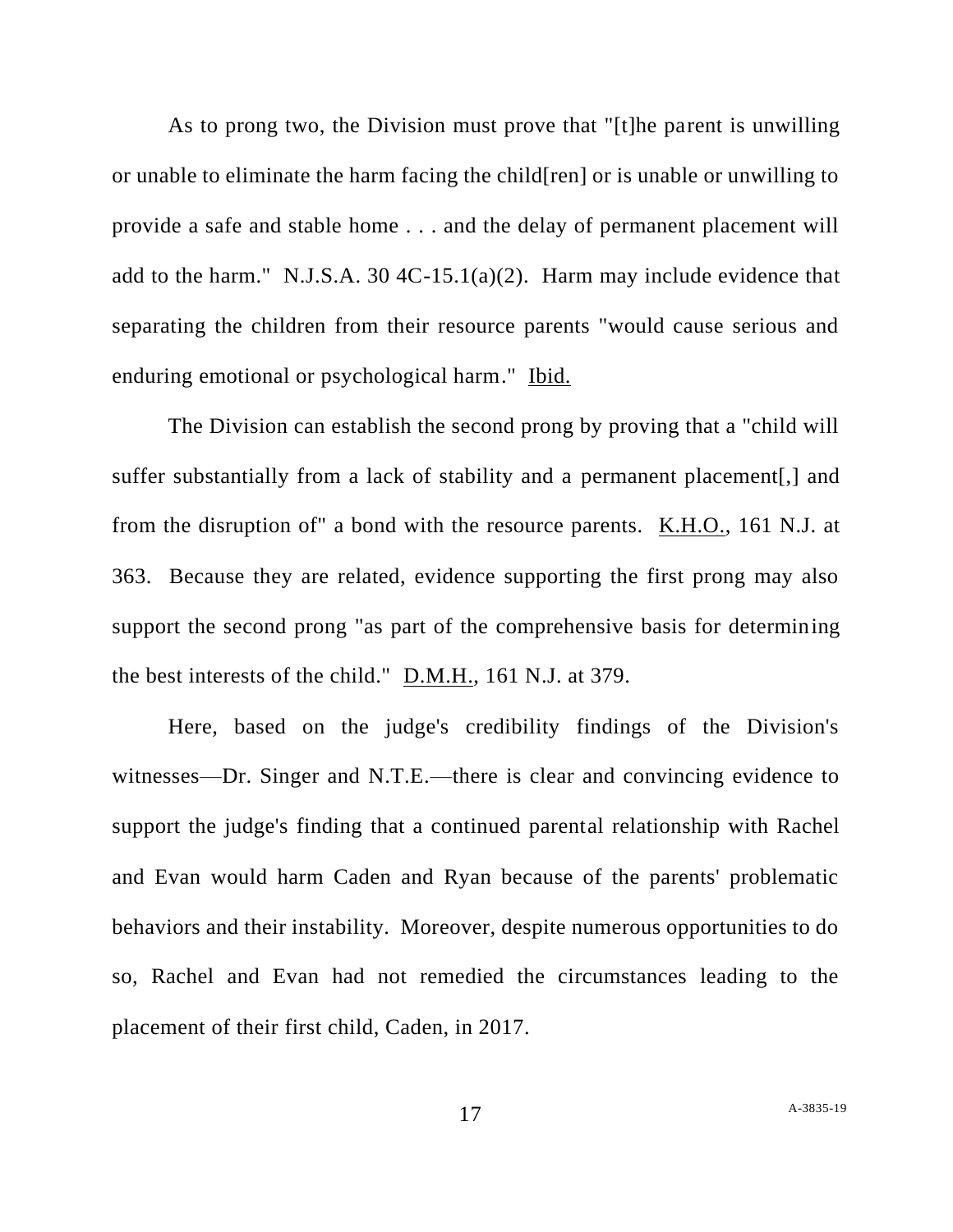Under the first prong, the judge determined Evan's actions demonstrated "a complete inability, unwillingness, or utter lack of interest" in complying with Division services that would have enabled Evan to provide a safe and stable home for his children. Evan never provided the Division with proof of employment or stable housing throughout the entirety of the litigation. He also never attended services, including domestic violence counseling, drug assessment, and parenting classes; missed several paternity tests to establish paternity of Ryan; and failed to visit his children with regularity, which the judge found to be "extremely telling" and evidenced a "lack of interest."

Although Rachel was more compliant with the Division than Evan, the judge still found her unable to remedy the issues which led to the removal of her two sons. Rachel lacked stable housing for several years and had not provided proof of stable housing at the time of the guardianship trial. Moreover, she was only able to provide proof of employment for one month, October 2019. The court described Rachel's compliance with services as "sporadic, at best" which hindered her ability to achieve long term stability, and that visitation with her sons was "simply not consistent."

Also of "substantial concern" under this prong was the couple's history of volatility and domestic violence. While the children did not witness the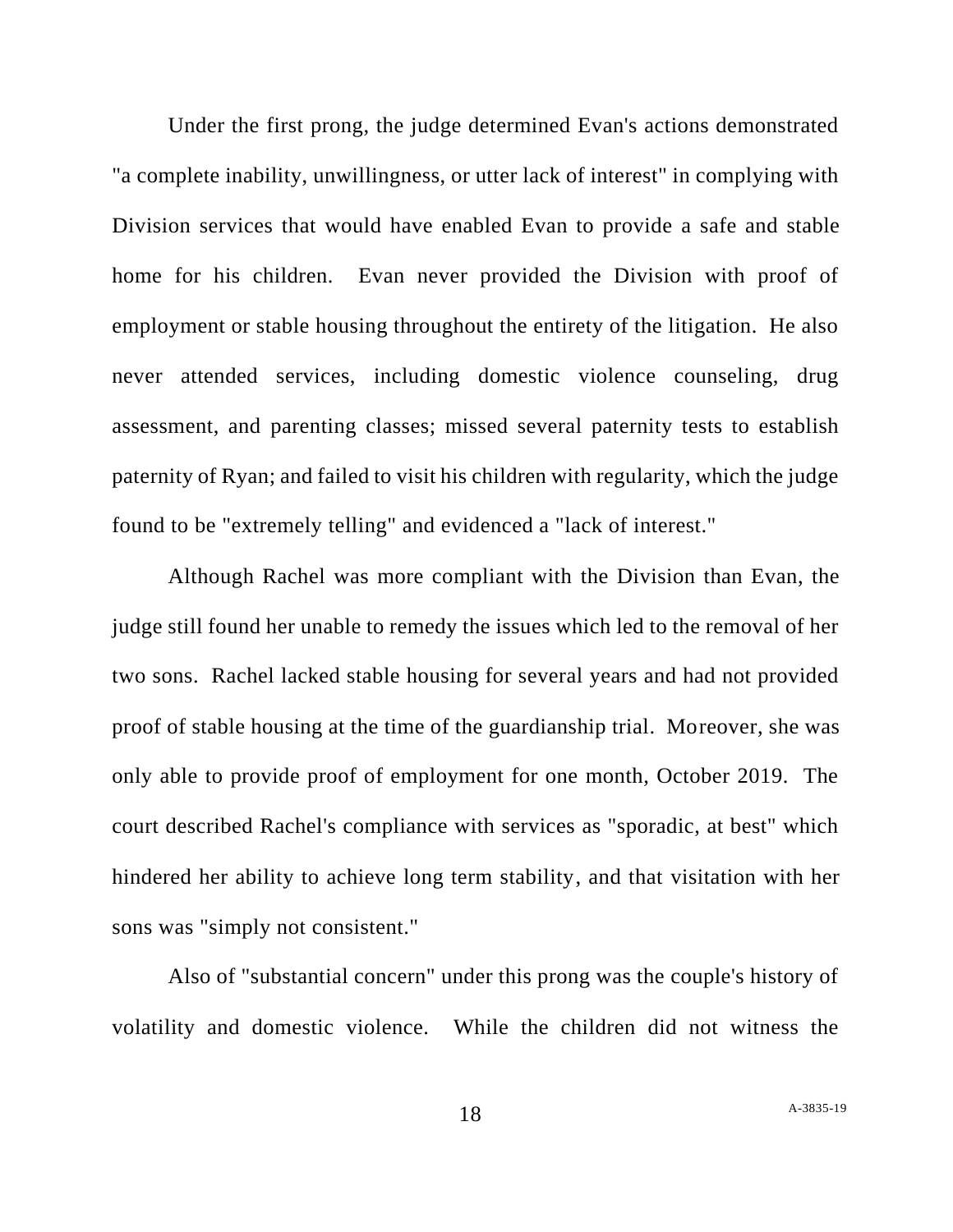domestic violence, the judge found, "[Evan] simply denies or simply refuses to acknowledge his violent nature, although there is ample evidence of his threats to the resource parent and caseworker and his physical assaults on [Rachel]." In addition, the judge emphasized "[a]lthough [Rachel] has often denied the existence of domestic violence, she has met with the domestic violence liaison on more than one occasion and has pursued counseling." However, these efforts were undermined by Rachel's continuing relationship with Evan despite being advised by the Division "that a continuing relationship with [Evan] would jeopardize her chances of having the children placed [with] her."

As to the second prong, the judge found neither parent "cured or overcame the initial harm that endangered the health, safety, and welfare" of their children because Evan's "virtually nonexistent cooperation and compliance," and Rachel's "minimal cooperation and compliance," resulted in the couple's "complete lack of meaningful progress achieved." The judge highlighted that Evan did not take advantage of either the repeated referrals or opportunities to visit his children and minimized his personal responsibility for the Division's involvement with his family. It was "very clear" to the judge that Evan had sufficient time to remediate the deficits in his parenting but was either unable or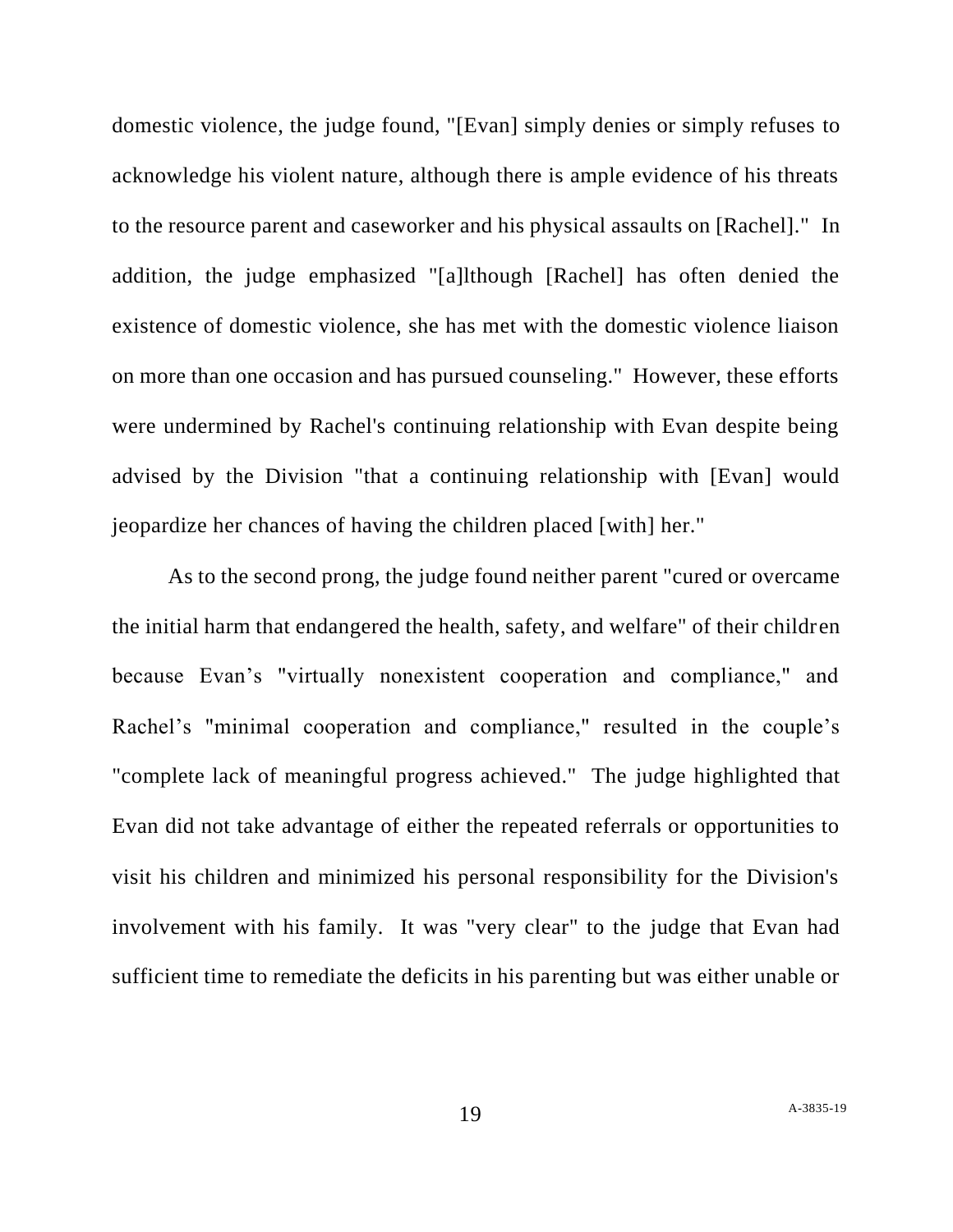unwilling to do so. We are satisfied the record fully supports the judge's findings as to prongs one and two.

### B. Prong Three

As to prong three, the Division is required to make "reasonable efforts to provide services to help the parent correct the circumstances which led to the child's placement outside the home[,] and the court [will] consider[] alternatives to termination of parental rights." N.J.S.A. 30:4C-15.1(a)(3). This prong "contemplates efforts that focus on reunification of the parent with the child and assistance to the parent to correct and overcome those circumstances that necessitated the placement of the child into foster care." K.H.O., 161 N.J. at 354.

The Division must prove that it "has made reasonable efforts to provide services to help the parent correct the circumstances which led to the child's placement outside the home." N.J.S.A. 30:4C-15.1(a)(3). "Reasonable efforts" include but are not limited to:

> (1) consultation and cooperation with the parent in developing a plan for appropriate services;

> (2) providing services that have been agreed upon, to the family, in order to further the goal of family reunification;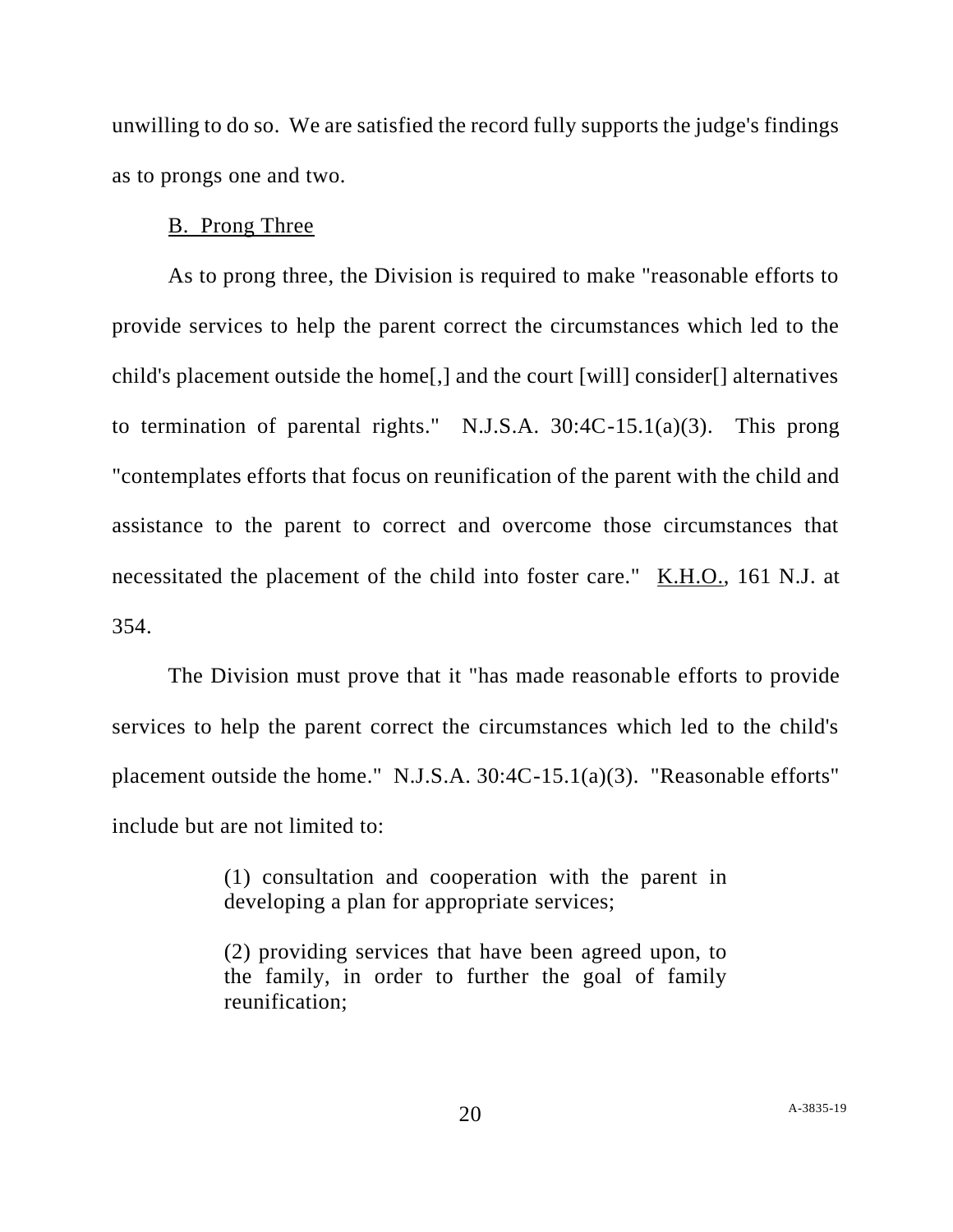(3) informing the parent at appropriate intervals of the child's progress, development, and health; and

(4) facilitating appropriate visitation.

 $[N.J.S.A. 30:4C-15.1(c)]$ 

"Whether particular services are necessary in order to comply with the [reasonable] efforts requirement must . . . be decided with reference to the circumstances of the individual case before the court . . . ." D.M.H., 161 N.J. at 390.

# The Division

must encourage, foster and maintain the bond between the parent and the child as a basis for the reunification of the family. [It] must promote and assist in visitation and keep the parent informed of the child's progress in foster care. [It] should also inform the parent of the necessary or appropriate measures he or she should pursue in order to continue and strengthen that relationship and, eventually, to become an effective caretaker and regain custody of his or her children.

[Id. at 390 (citing N.J.S.A. 30:4C-15.1(c)).]

A court is required to consider alternatives to the termination of parental rights. N.J.S.A. 30:4C-15.1(a)(3). "[A]ssessment of relatives is part of the Division's obligation to consult and cooperate with the parent in developing a plan for appropriate services that reinforce the family structure." N.J. Div. of Youth & Fam. Servs. v. K.L.W., 419 N.J. Super. 568, 583 (App. Div. 2011).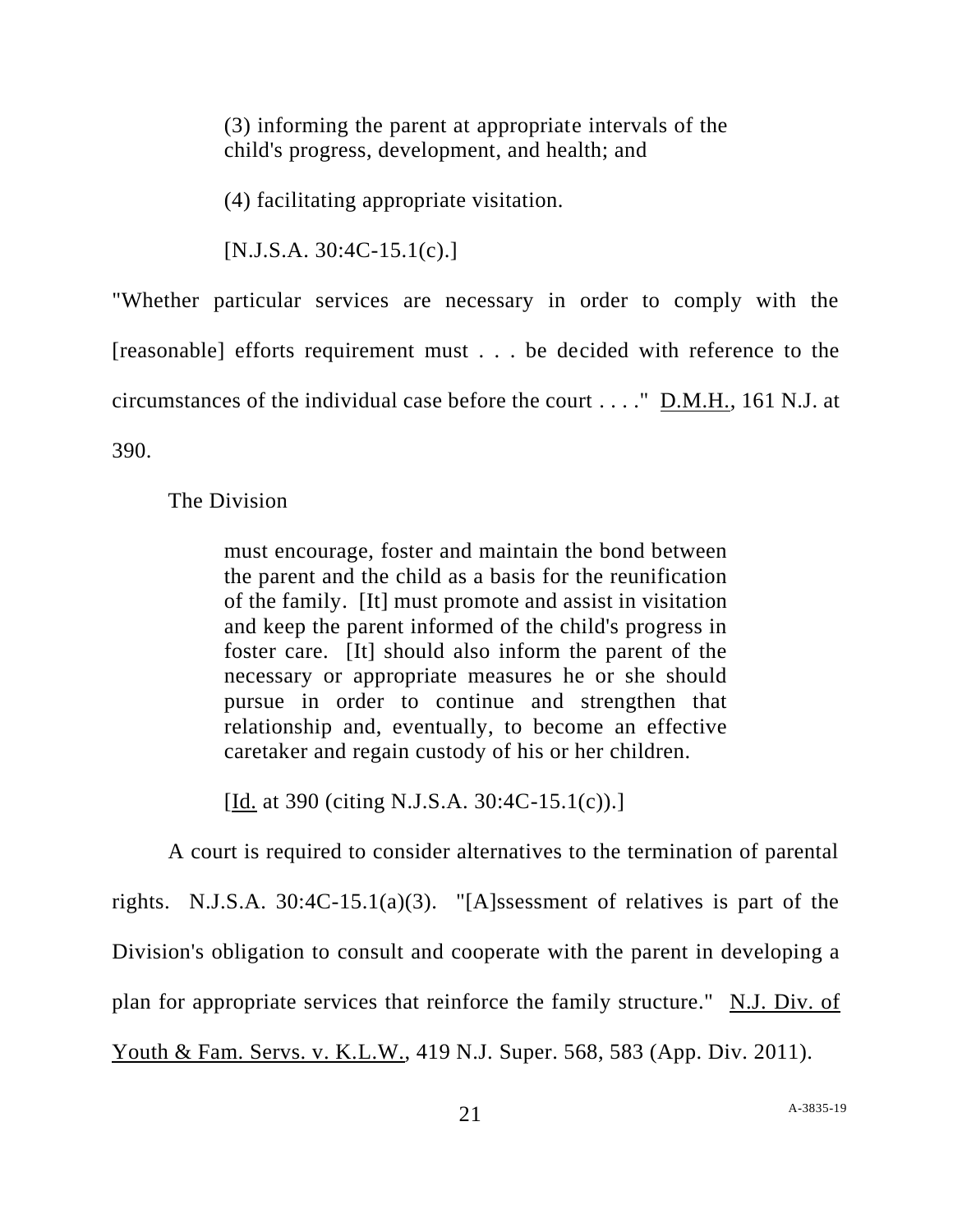N.J.S.A. 30:4C-12.1(a) requires the Division to initiate a search for relatives who may be willing and able to provide the care and support required by the child within thirty days of accepting a child into its care or custody. The Division must assess each interested relative and, if it determines that the relative is unable or unwilling to care for the child, inform them of its reasons for a denial of placement. N.J.S.A.  $30:4C-12.1(a)-(b)$ .

"It is the policy of [the Division] to place, whenever possible, children with relatives when those children are removed from the custody of their parents." N.J. Div. of Youth & Fam. Servs. v. K.F., 353 N.J. Super. 623, 636 (App. Div. 2002). "The Division's statutory obligation does not permit willful blindness and inexplicable delay in assessing and approving or disapproving a relative know to the Division[.]" K.L.W., 419 N.J. Super. at 582. It cannot ignore relatives "based upon an arbitrary, preordained preference for the foster placement" and "must perform a reasonable investigation of . . . relatives that is fair, but also sensitive to the passage of time and the child's critical need for finality and permanency." N.J. Div. of Youth & Fam. Servs. v. J.S., 433 N.J. Super. 69, 87 (App. Div. 2013).

Under this prong, an alternative to termination of parental rights is Kinship Legal Guardianship (KLG). KLG allows a relative to become the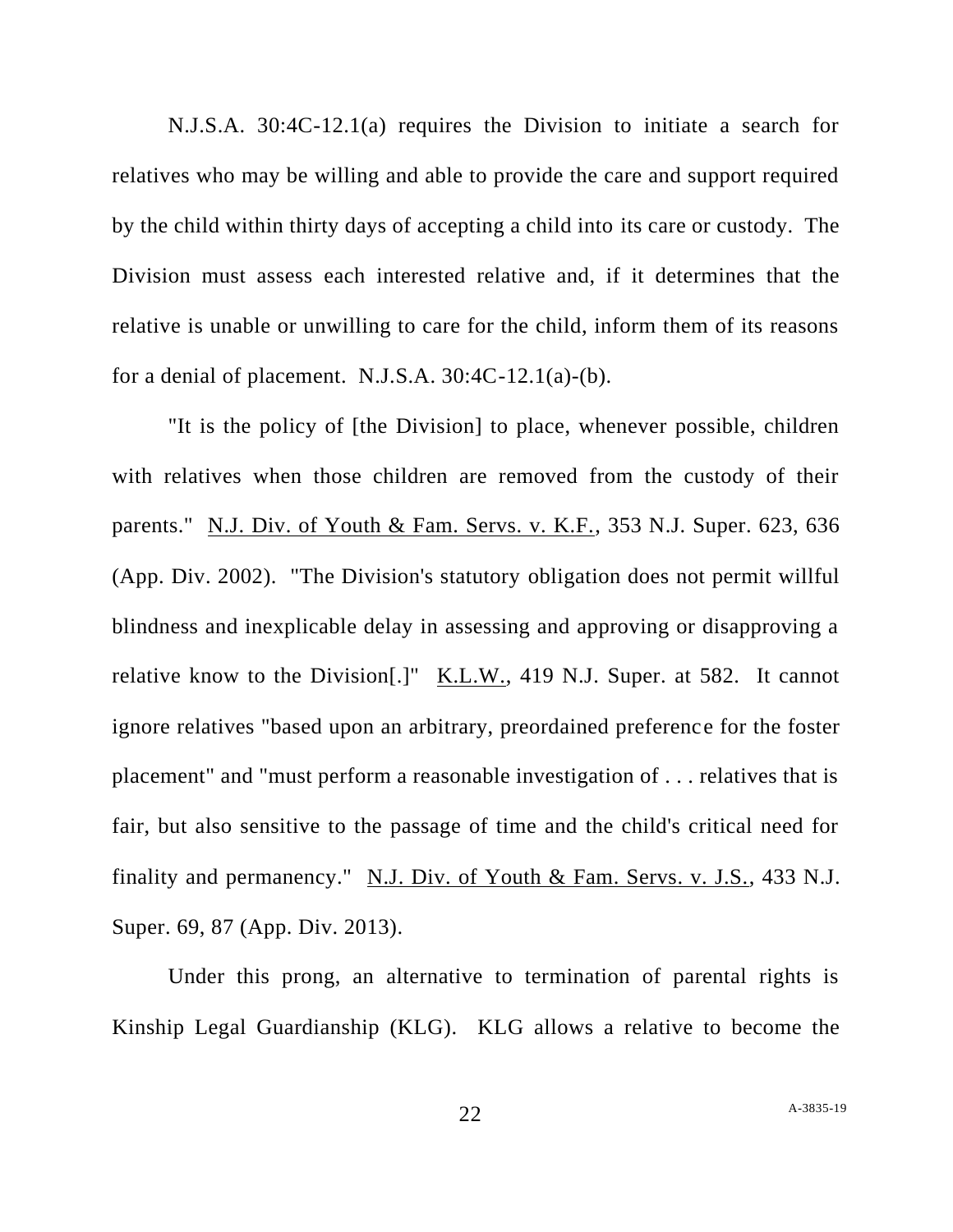child's legal guardian and commit to care for the child until adulthood, without stripping parental rights. N.J. Div. of Youth & Fam. Servs. v. P.P., 180 N.J. 494, 508 (2004). The Legislature created this arrangement because it found "that an increasing number of children who cannot safely reside with their parents are in the care of a relative or family friend who does not wish to adopt the child or children." N.J. Div. of Youth & Fam. Servs. v. L.L., 201 N.J. 210, 222-23 (2010).

While KLG is "a more permanent option than foster care when adoption 'is neither feasible nor likely,'" the State's public policy heavily favors permanency. P.P., 180 N.J. at 512 (quoting N.J.S.A. 3B:12A-6(d)(3) to (4)). Consequently, "when a caretaker . . . unequivocally asserts a desire to adopt," the standard to impose a KLG is not satisfied because the party seeking a KLG arrangement will not be able to show that adoption is neither feasible nor likely. N.J. Div. of Youth & Fam. Servs. v. T.I., 423 N.J. Super. 127, 130 (App. Div. 2011). In other words, when permanency through adoption is available to a child, KLG cannot be used as a defense to the termination of parental rights. N.J. Div. of Youth & Fam. Servs. v. D.H., 398 N.J. Super. 333, 341 (App. Div. 2008).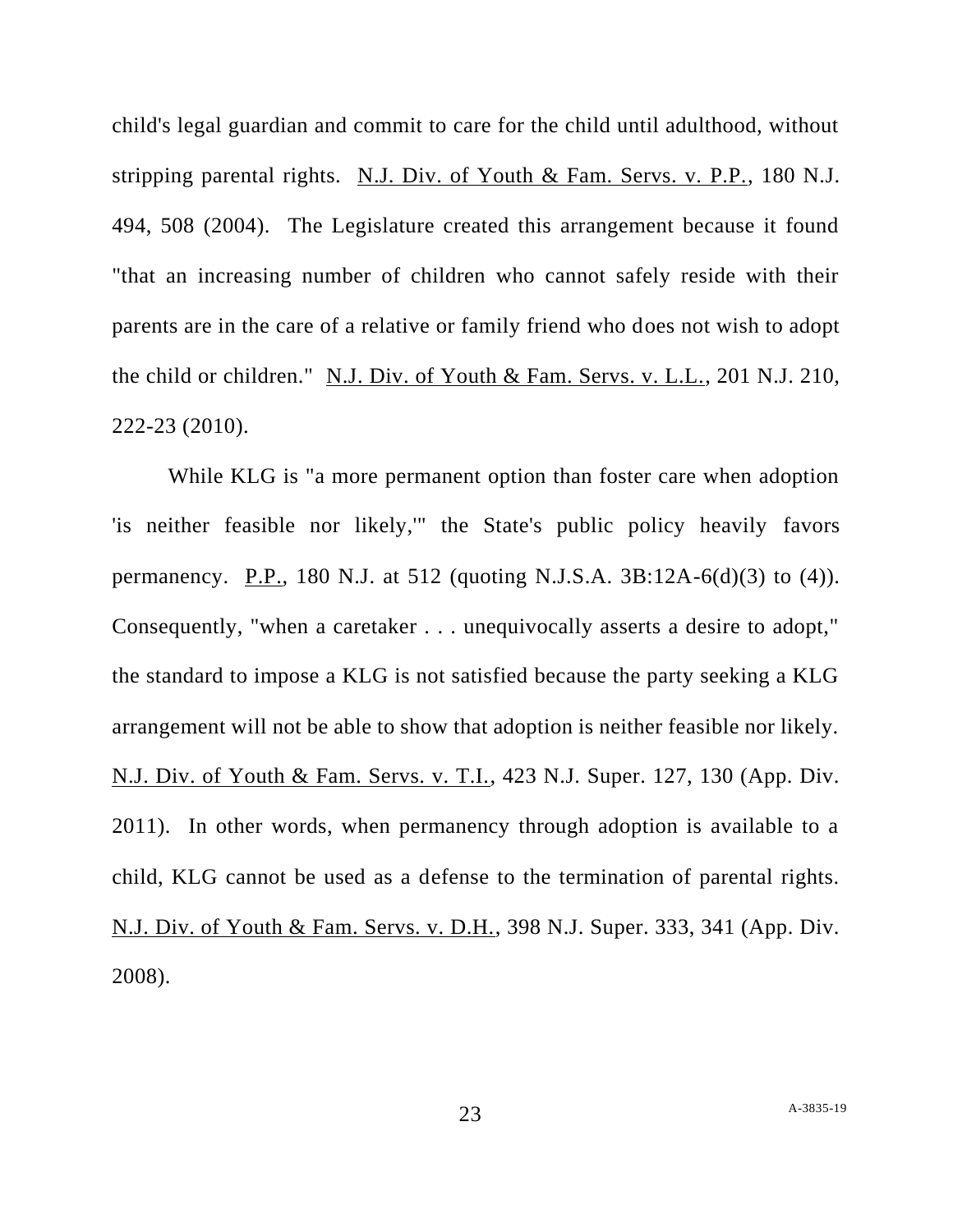For the first time on appeal, Evan contends there is no competent evidence in the record to support a finding that R.F. and P.F. were committed to adopting their grandchildren. Evan claims the hearsay statements from the Division worker who testified at the guardianship trial were insufficient to establish by clear and convincing evidence that the grandparents were "committed unambiguously, unequivocally, and unconditionally to adoption, regardless of the possible alternative of KLG." N.J. Div. of Child Prot. and Permanency v. M.M., 459 N.J. Super. 246, 273 (App. Div. 2019). We disagree.

The grandparents' desire to adopt Caden and Ryan is undisputed. R.F. and P.F. have been committed to adoption as early as their completion of the ICPC form on which R.F. indicated adoption as her permanency option of choice. The record shows the Division regularly documented R.F.'s and P.F.'s desire to adopt the children in its case notes. At the guardianship trial, the judge considered the testimony of the Division worker about the grandparents' commitment to adopt the children, which Rachel and Evan did not object to. Further, the Division admitted into evidence R.F.'s acknowledgement of the fact sheet explaining KLG and adoption, which demonstrated that the Division informed the grandparents about different permanency options. Because the Division demonstrated that adoption was both feasible and likely, the judge properly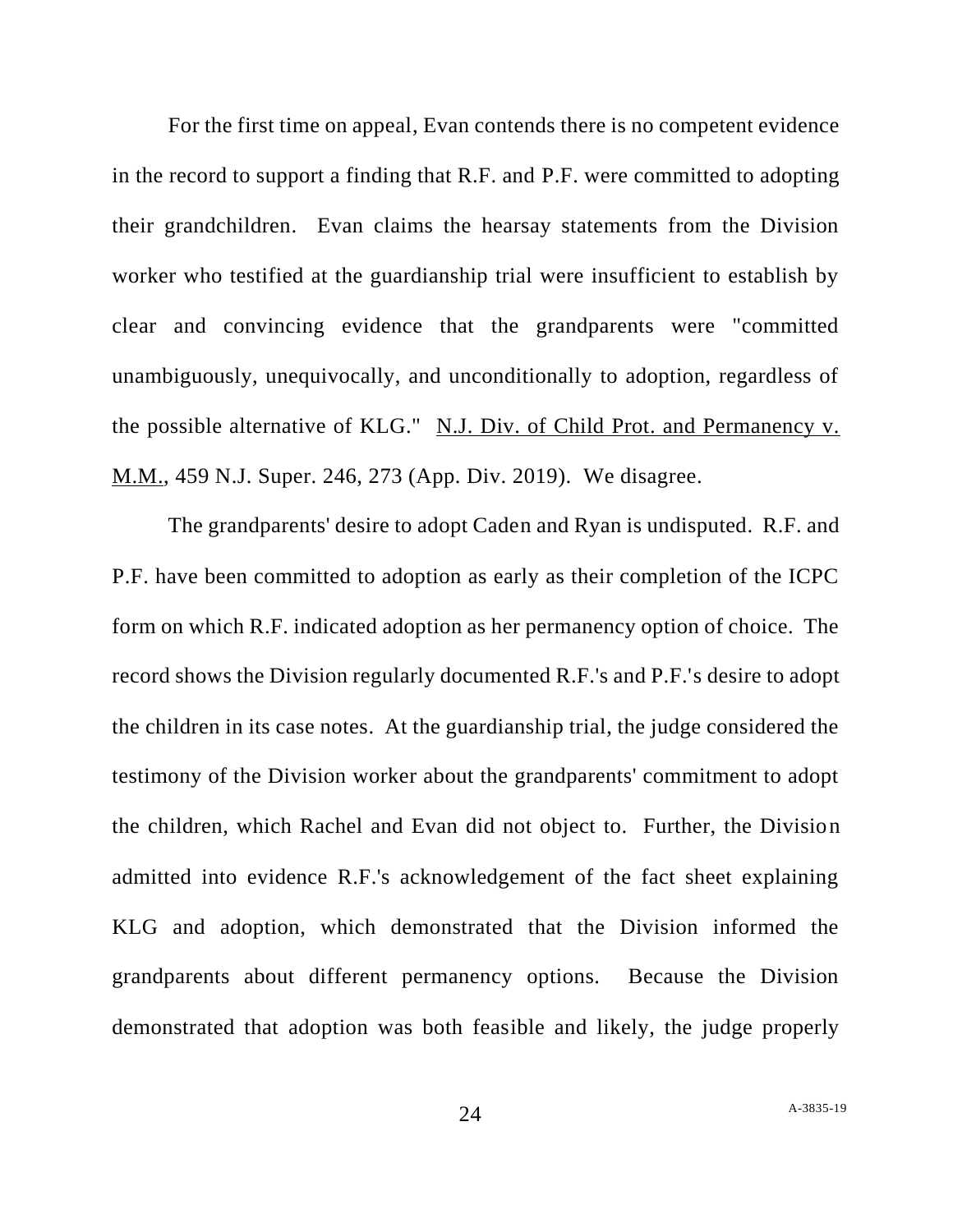concluded there was no alternative to termination of parental rights under prong three. T.I., 423 N.J. Super. at 130.

### C. Prong Four

Under prong four, the Division must demonstrate by clear and convincing evidence that "[t]ermination of parental rights will not do more harm than good." N.J.S.A. 30:4C-15.1(a)(4). The prong characterizes a child's need for permanency as "an important consideration." M.M., 189 N.J. at 281. "The question to be addressed under that prong is whether, after considering and balancing the two relationships, the child will suffer a greater harm from the termination of ties with her natural parents than from the permanent disruption of her relationship with her foster parents." K.H.O., 161 N.J. at 355. In order to weigh any potential harm from terminating parental rights against a child's separation from his or her foster parents, a court must consider expert testimony on the strength of each relationship. J.C., 129 N.J. at 25. "[W]here it is shown that the bond with foster parents is strong and, in comparison, the bond with the natural parent is not as strong, that evidence will satisfy . . . N.J.S.A. 30:4C- $15.1(a)(4) \ldots$ ." K.H.O., 161 N.J. at 363.

Rachel asserts that the judge erred by giving undue weight to Dr. Singer's expert opinion because his assessment was "outdated, unreliable, and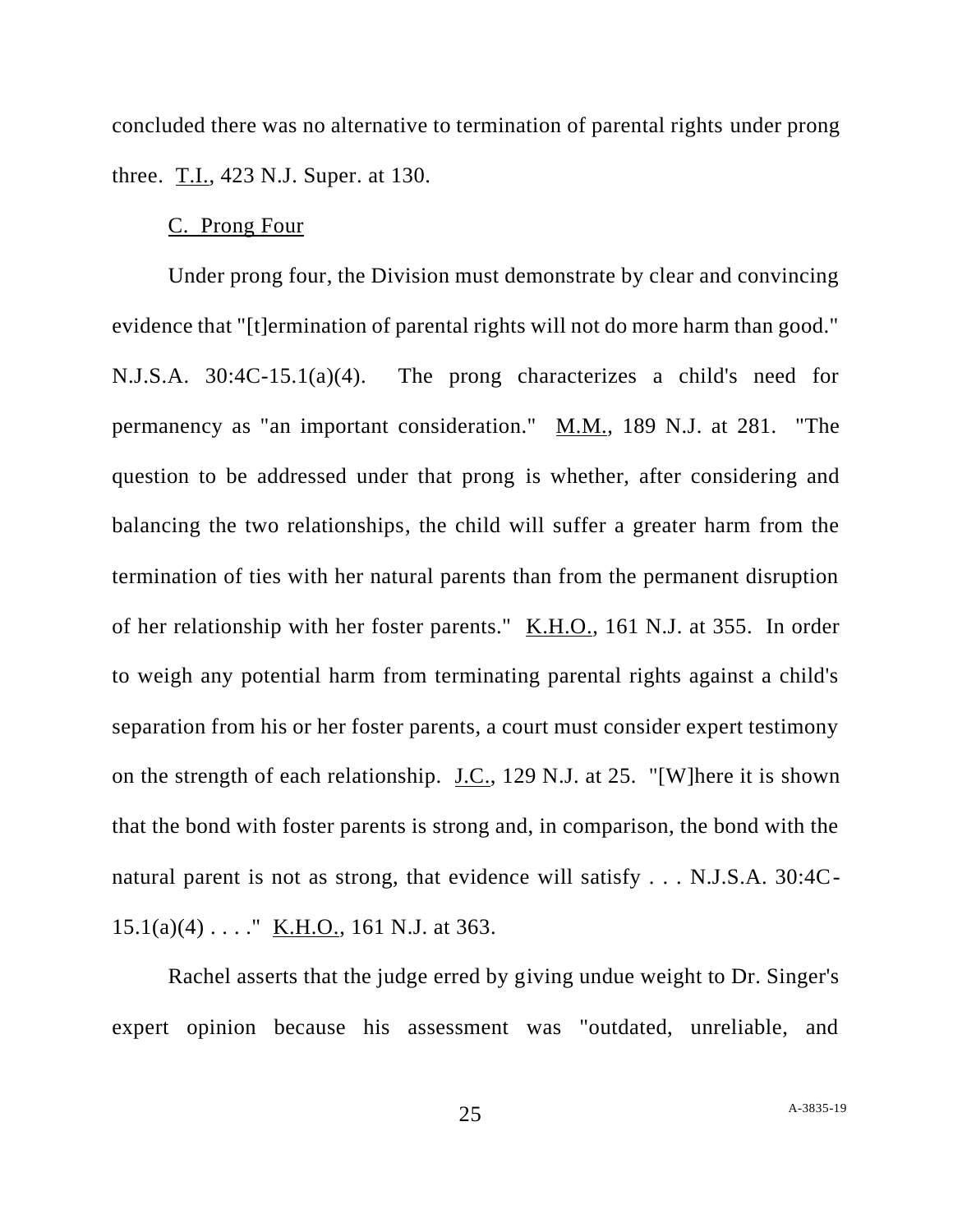incomplete." She also argues the Division failed to provide Dr. Singer with updates related to her "successful completion of a parenting skills course, her full-time employment at UPS, her consistent and very positive visits with her children, . . . her termination of her relationship with [Evan] and that there were no additional domestic violence incidents." Evan contends there was insufficient evidence in the record to support a finding termination of parental rights will result in permanency for Caden and Ryan and that separation from a biological parent is a harm in and of itself. Again, we disagree.

"[T]o satisfy the fourth prong, the State should offer testimony of a well[-]qualified expert who has had full opportunity to make a comprehensive, objective, and informed evaluation of the child's relationship with both the natural parents and the foster parents." F.M., 211 N.J. at 453 (quoting M.M., 189 N.J. at 281). Termination is appropriate, "even in the absence of evidence showing that [the child] has bonded with [the] foster parents," if the court is presented with "a clear and compelling record warranting the termination of parental rights." N.J. Div. of Youth & Fam. Servs. v. F.H., 389 N.J. Super. 576, 623 (App. Div. 2007).

Here, the Division proffered the expert opinion of Dr. Singer, who had a full opportunity to assess each parent individually as well as perform bonding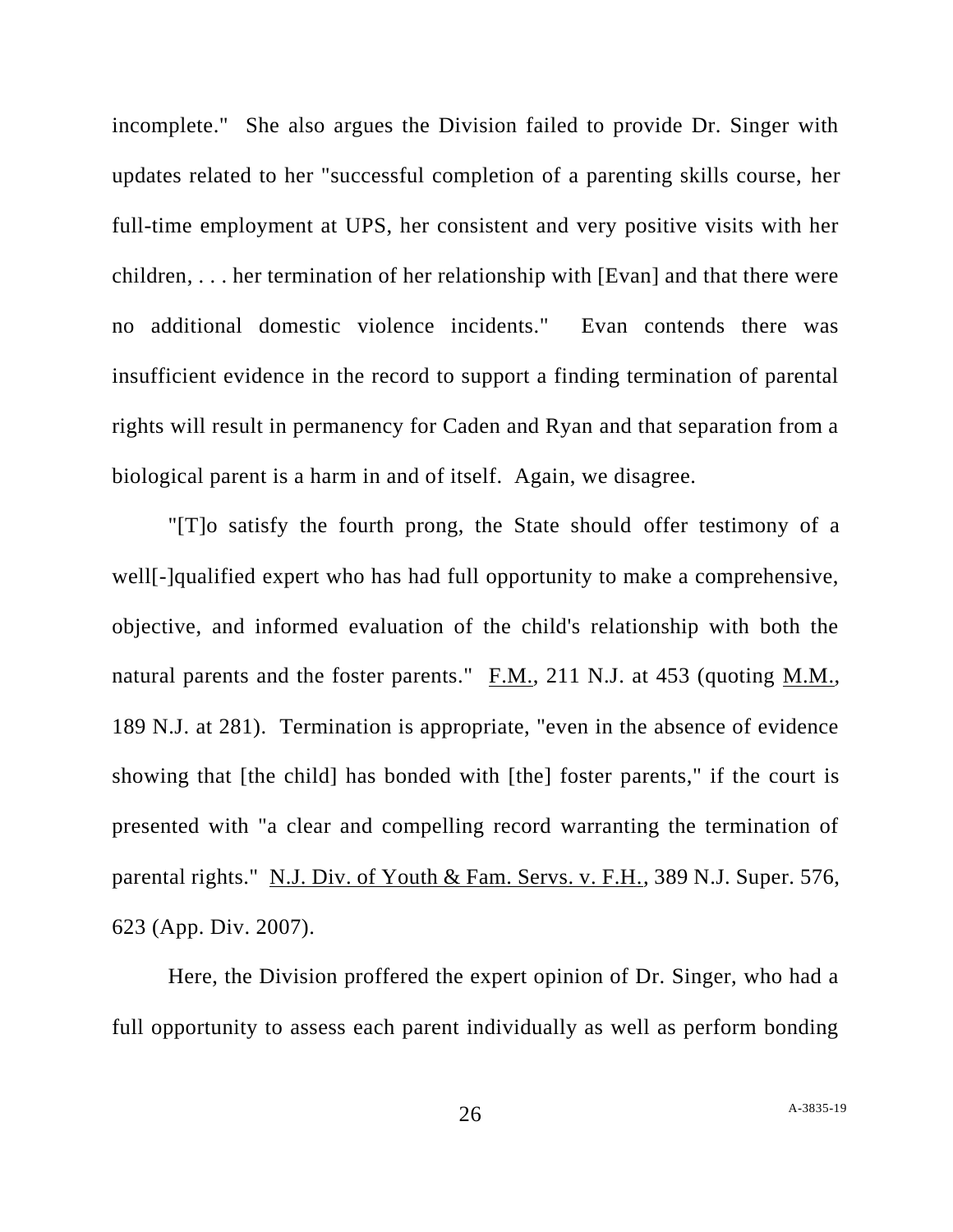evaluations for the family. Based on his unrefuted evaluations and observations, Dr. Singer opined both children view R.F. and P.F. as significant parental figures and as their psychological parents. Moreover, Dr. Singer testified that neither Rachel nor Evan "developed, or maintained, a healthy meaningful relationship" with the children. If the judge were to remove the children from the grandparents' care, Dr. Singer found the children would likely experience a negative reaction.

In finding the Division satisfied prong four, Judge Cavanaugh found neither parent was a viable parenting option as of the time of trial, nor would they become a viable parenting option in the future. The judge reasoned termination of parental rights would provide "permanency, stability, and safety" for Caden and Ryan. In balancing the relationships, the judge found that since the biological parents were not a viable parenting option, delaying permanency and separating the children from their grandparents would result in harm to the children.

Considering the credible evidence cited by the judge, she properly determined the Division satisfied prong four by clear and convincing evidence. We conclude the judge's termination of Rachel and Evan's parental rights was in the children's best interests.